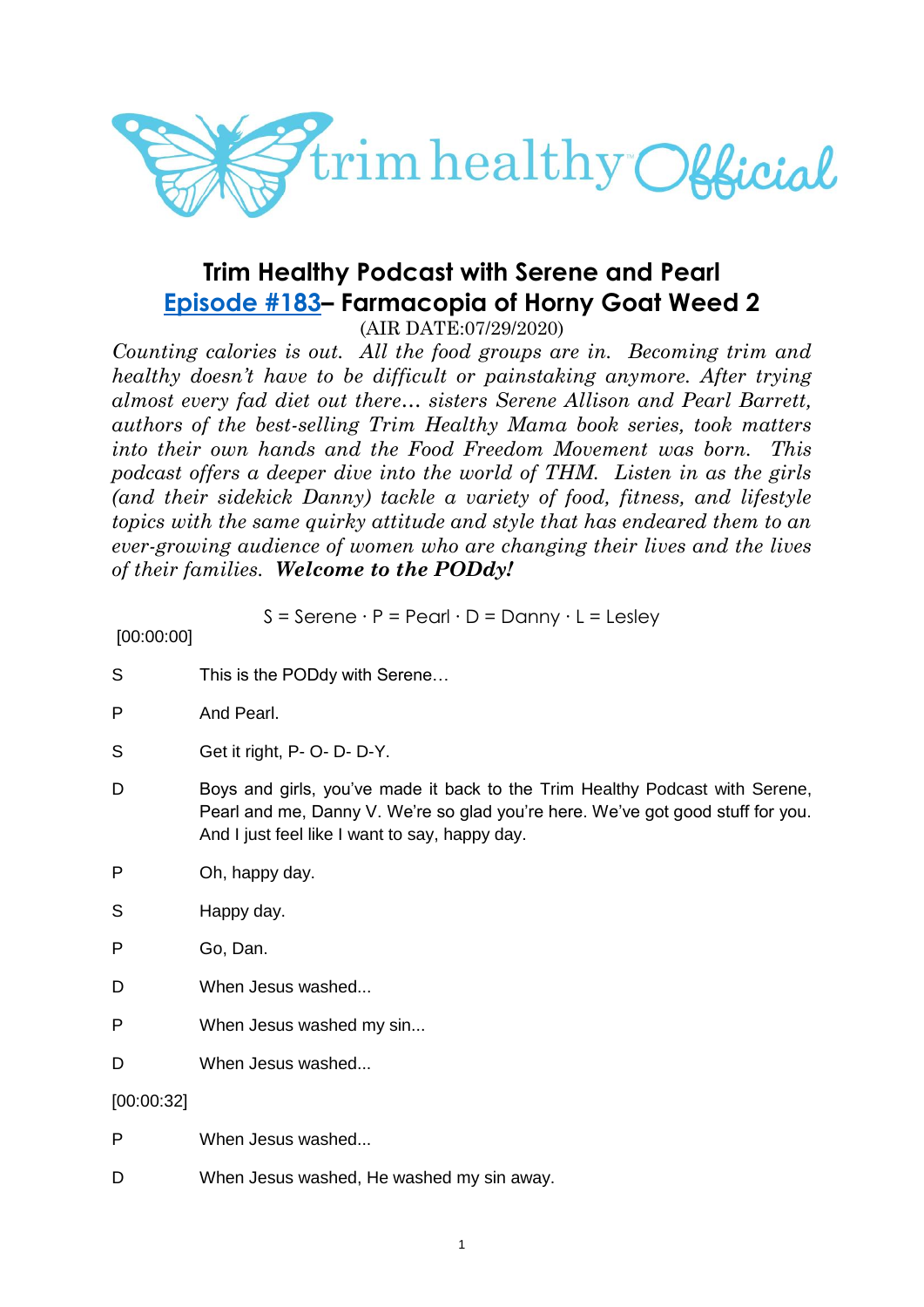| P          | He washed my sins away. Oh, happy day.                                                                                |
|------------|-----------------------------------------------------------------------------------------------------------------------|
| D          | Oh, happy day.                                                                                                        |
| S          | Oh, Psalmer                                                                                                           |
| P          | Listen to Psalmer. Oh, come and join us.                                                                              |
| S          | Psalmer, how do you know a church song?                                                                               |
| L          | From Sister Act.                                                                                                      |
| D          | If Sister Act that's the only reason I know it.                                                                       |
| P          | She heard it from Sister Act. That's funny.                                                                           |
| D          | With Whoopi.                                                                                                          |
| [00:00:50] |                                                                                                                       |
| S          | Hey, hey, I mean, you know, I mean, like I've learned a lot of my Bible facts from<br>The Prince of Egypt, and stuff. |
| D          | Sister Act brought me so much joy as a kid.                                                                           |
| P          | Oh, yes.                                                                                                              |
| D          | And I remember going, look at these nuns.                                                                             |
| L          | Yes.                                                                                                                  |
| D          | And that was the whole through the whole movie, just look at those nuns go.                                           |
| S          | Do you want to have a Part 2 to that sentence?                                                                        |
| D          | No, because the nuns, like in my mind, a nun was like an old, stern witch.                                            |
| P          | Oh, so you came around to the nuns? You're like, nuns be hip, be cool?                                                |
| D          | Yes, they were hip and dancing and stuff, but                                                                         |
| P          | That was such a good movie back in the day.                                                                           |
| L          | Well, I'm killing it. Hello.                                                                                          |
| D          | What is she?                                                                                                          |
| S          | Pearl is twisting her mascara like as a little rosary bead thing.                                                     |
| [00:01:26] |                                                                                                                       |
| P          | Our THM mascara.                                                                                                      |
| S          | We're so excited. Our makeup's soon to be coming out.                                                                 |
| D          | When's it coming out? When's it coming out?                                                                           |

2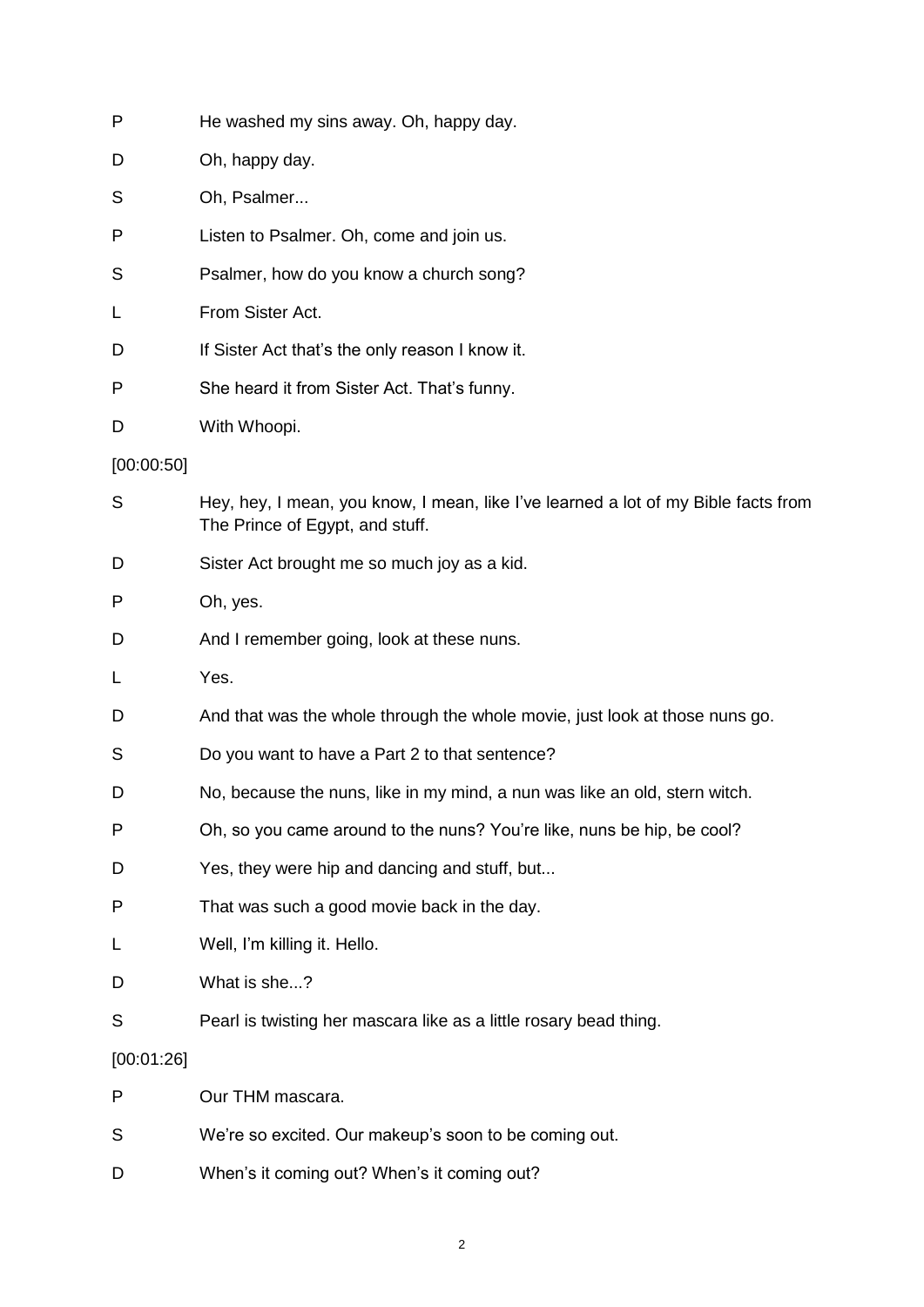| P          | Fall, right, peeps?                                                                                      |
|------------|----------------------------------------------------------------------------------------------------------|
| S          | Do not give time It's not coming out in the fall, baby-cakes. It's not.                                  |
| D          | What are goals?                                                                                          |
| S          | No, it's not.                                                                                            |
| D          | Goals are                                                                                                |
| L          | Christmas present.                                                                                       |
| P          | Christmas presents.                                                                                      |
| D          | Goals are Christmas presents.                                                                            |
| P          | All right, Serene, bring the PODdy. I know you've got some stuff written down on<br>your Obama prompter. |
| [00:01:44] |                                                                                                          |
| S          | No, I don't. It's not an Obama prompter. This time, it's my little                                       |
| P          | Exercise book.                                                                                           |
| S          | It's my little exercise book.                                                                            |
| P          | But you wrote it in pencil. How are you supposed to see anything?                                        |
| S          | Well, that's all I have at home, crayon or pencil. Take your pick.                                       |
| P          | Hey.                                                                                                     |
| S          | Pearl is very familiar with what I'm going to talk about, because at the good old<br>hilltop church      |
| P          | Church of our father.                                                                                    |

- S Yes, it's just kind of like open-platform, and we just got up, and we just all ended up talking about the subject that we're about to talk about now. And I was thinking, my portion, what could I bring today? And I just felt that this would be an inspiring subject. And I know that so many people who listen, we have a mix of people who believe in the Bible and people that don't, necessarily. And so I'm going to bring that mix to you today. And, of course, because I am a believer, that's where my truth comes from, so I'm always going to throw that in there. Don't be offended. That's just...
- P Old Lesley-Pops sits here through it all...
- S Yes, if Lesley-Pops sits through it.
- P And she told us to stop apologising for it.
- S Okay, great.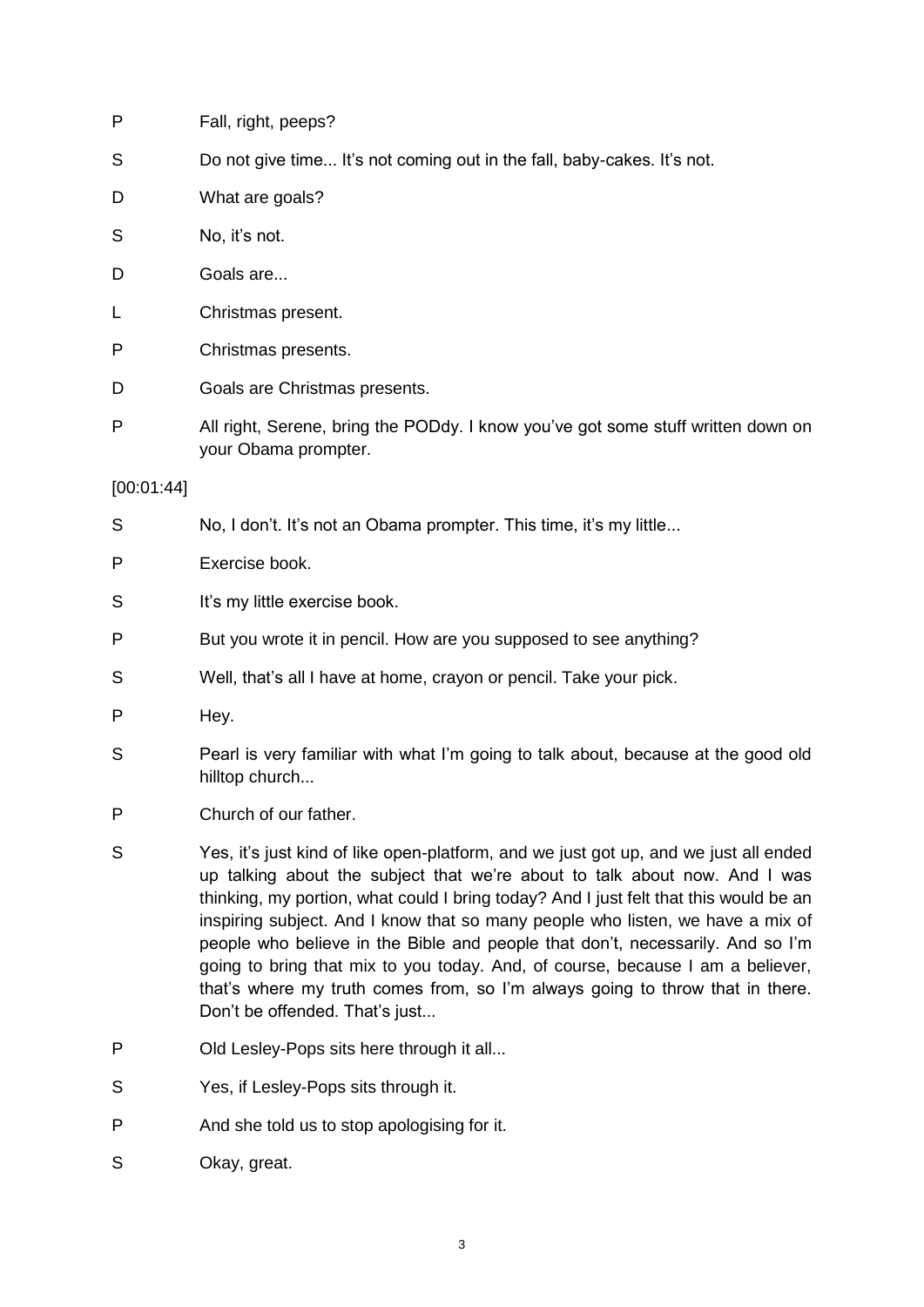- D If she can make it, and she's such a heathen...
- P I know. Heathen.
- D She's a heathen.
- S So I was just wanting to just start with the Scriptures, like, bam, go in, go through for the throat, where the truth kind of grasped me around the throat. But Pearl's like, hey, remember, remember, we've got the mix.
- P Well, I think some people just switch on this podcast because they think, Trim Healthy Podcast, and then they hear us, now turn to Hezekiah... And it's like, what the...?

## [00:03:10]

- S Yes, and it's not even on my verse list. Anyway, so I'm going to start with some questions, and then I'll go to some Scripture, just to ease you in. And this is the big question of the day, what is dead in our lives that should be resurrected? What is dying that we shouldn't roll over and just let die? I mean, is it relationships? Is hope dead, or is hope dying? Is it truth, dreams, or is it just even the nation that you're living in, nations? Is it areas of your health? Just because it may already be dead doesn't mean it can't be raised. Or if something could already be in the grave, it doesn't mean it can't be raised. And just because it's dying doesn't mean that it's time to die yet, that we should just let it go. And so those are my questions for today. I do want to jump into just a couple of scriptures, if that be okay, Pearly-Pops.
- P That be all right.
- S 1 Peter 1:3. Of course, my favorite Passion Translation for this verse. Celebrate with praises the God and Father of our Lord Jesus Christ, who has shown us His extravagant mercy, for His fountain of mercy has given us a new life. We are reborn to experience a living, energetic hope through the resurrection of Jesus Christ from the dead. John 11:25, this is just not in the Passion Translation, it's just regular old Google translation...

[00:04:36]

- P Yes, whatever Google has.
- S Whatever Google had. I am the resurrection and the life. Whoever believes in me, though he die, yet shall he live. Romans 8:11, Yes, God raised Jesus to life. And since God's Spirit of Resurrection lives in you, He will also raise your dying body to life by the same Spirit that breathes life into you. And that was a scripture that we used to quote over Arden.
- P Your son.
- S Yes. New peeps in the room, he was battling a very aggressive form of cancer, and we're just like, no, no, we just felt it's not your time. It's not your time. And we're just not going to roll over and let it be your time. And so we quoted that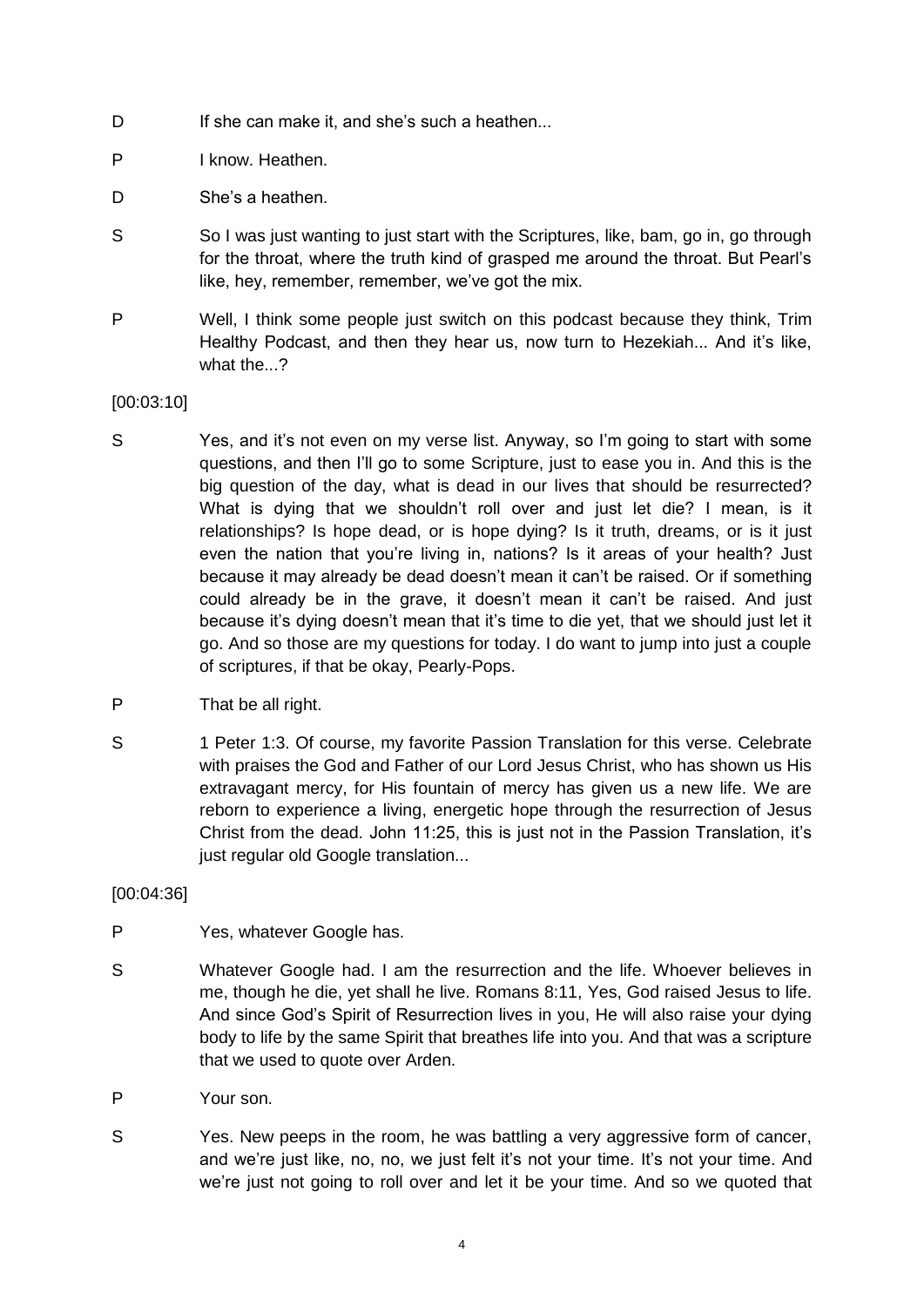scripture. Philippians 3:10, That I may know Him and the power of His resurrection. Romans 8:34, I've just got two more, Who is to condemn? Christ Jesus is the one who died, more than that, who was raised, who is at the right hand of God, who, indeed, is interceding for us. And what kind of intercession is that? It's interceding for life. So He is the resurrection and the life. Ezekiel 37:13, And you shall know that I am the Lord when I have opened your graves, O my people, and brought you up out of your graves. I have so many more written down, but I'm just going to stop there. But I'm not just talking about a physical ending of your days here on this earth. People have graves in their life, in many areas that need to be opened up. And, of course, for me, in my life, and Pearl, and Danny may want to speak for himself on this, for us, I feel like the power of the resurrected Christ living inside of us, it gives us that extra, that extra ability to speak life into things. But we've talked about the power of positivity, we've talked about the power of the mind, about mindset before, and I feel like it's time to awaken and inspire people to have the mindset of life, to have the mindset... Let's not just let things sit in the grave that are already dead, or things that look like they're dying. It doesn't mean they have to fully die. I just wanted to say maybe, maybe it's relationships that have to be raised. Maybe they're dead. Maybe they're not just dying. Maybe they're already dead.

- P I know, because, I think, sometimes when you think something's dead, right, you think, well, that's the time, that relationship's time to die. But why would Jesus have raised Lazarus from the dead if it was Lazarus's time?
- [00:07:20]
- S Well, yes, exactly. In Hebrews 11, it's the faith chapter, in verse 35 it says, Faithfilled women saw their dead children raised in resurrection power. So even let's go back to the physical example of the end of people's days, like physically dying, physically, breath being removed from your body. That's not exactly what we're talking about here today.
- P No.
- S But let's just go to the very core of the resurrection. If it was always people's time to die when they died, why did faith-filled women see their children raised back, and why did...? Matthew Chapter Ten, it tells us, and as you go, preach, saying the Kingdom of Heaven is at hand. Heal the sick, cleanse the lepers, raise the dead...
- P Wow.
- S Now, here there's the sovereignty of God involved. So if you're listening, and you have had a beautiful child or a loved one or a parent pass away, there's a sovereignty of God involved in that. And we're not saying you weren't faith-filled. No, please do not hear that from our lips. But we're saying you don't know unless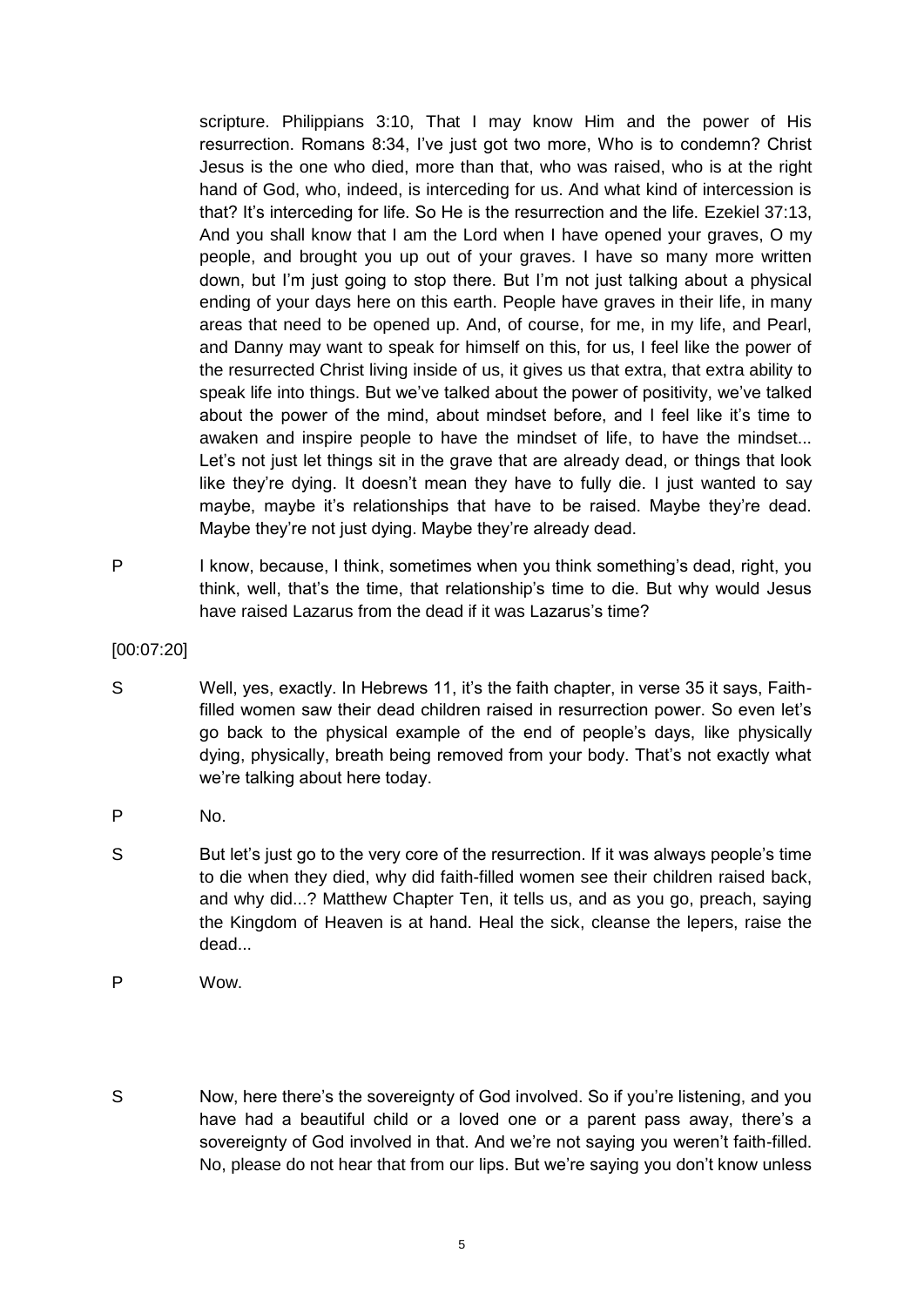you tried. And we've been given the mantle, or what is the word, the...? We've been given the job to try in faith. And then we know, then we can rest, hey? Maybe it was their time. But I feel like we need to not just roll over and just let death be the final word.

[00:08:36]

- P Yes.
- S And at that, I want to say one more verse, and then I won't bring any more. But Revelation 1:17, 18. When I saw Him, I fell at His feet as though dead. But He laid His right hand on me, saying, fear not, I am the first and the last and the Living One. I died, and, behold, I am alive forevermore, and I have the keys of death and Hades. You see, there's keys to death. And then for us that believe, we have Christ in us, and He's the one that holds those keys. But death can be opened, and life can be brought back from the grave.
- P Yes.
- S And I do want to say, we're going to health and we're going to go to areas of your health, but even right now, Pearl, we started at relationships, maybe it is... We think straightaway... Or my brain goes straight to marriage relationships. And, of course, there is times when there's divorce, and that grave is pretty much... If you're married again, that's set. We're not trying to open that grave here, as we're not some weird cult. But if you are married, and you feel like, okay, it's as good as dead or it's dying, maybe it's time for a little bit of resurrection.

## [00:09:38]

- P And maybe it's not time for that death.
- S Yes.
- P You know what I mean? The greatest miracles are when things are brought to life that were considered dead.
- S Yes.
- P Right?
- S Well, that's huge, Pearl.
- P But I think it's a matter of our looking at them. We look at, something's dead, they're going to be dead, right? What if we look at them differently? And that's what you're saying, right? Maybe your relationship, well, everyone looks at it and says, well, that's gone, that's dead, that's too far. But maybe it's not.
- D Hey, I also think some relationships need to go away. It's time to go ahead...
- P Are you talking about marriage here?
- D No.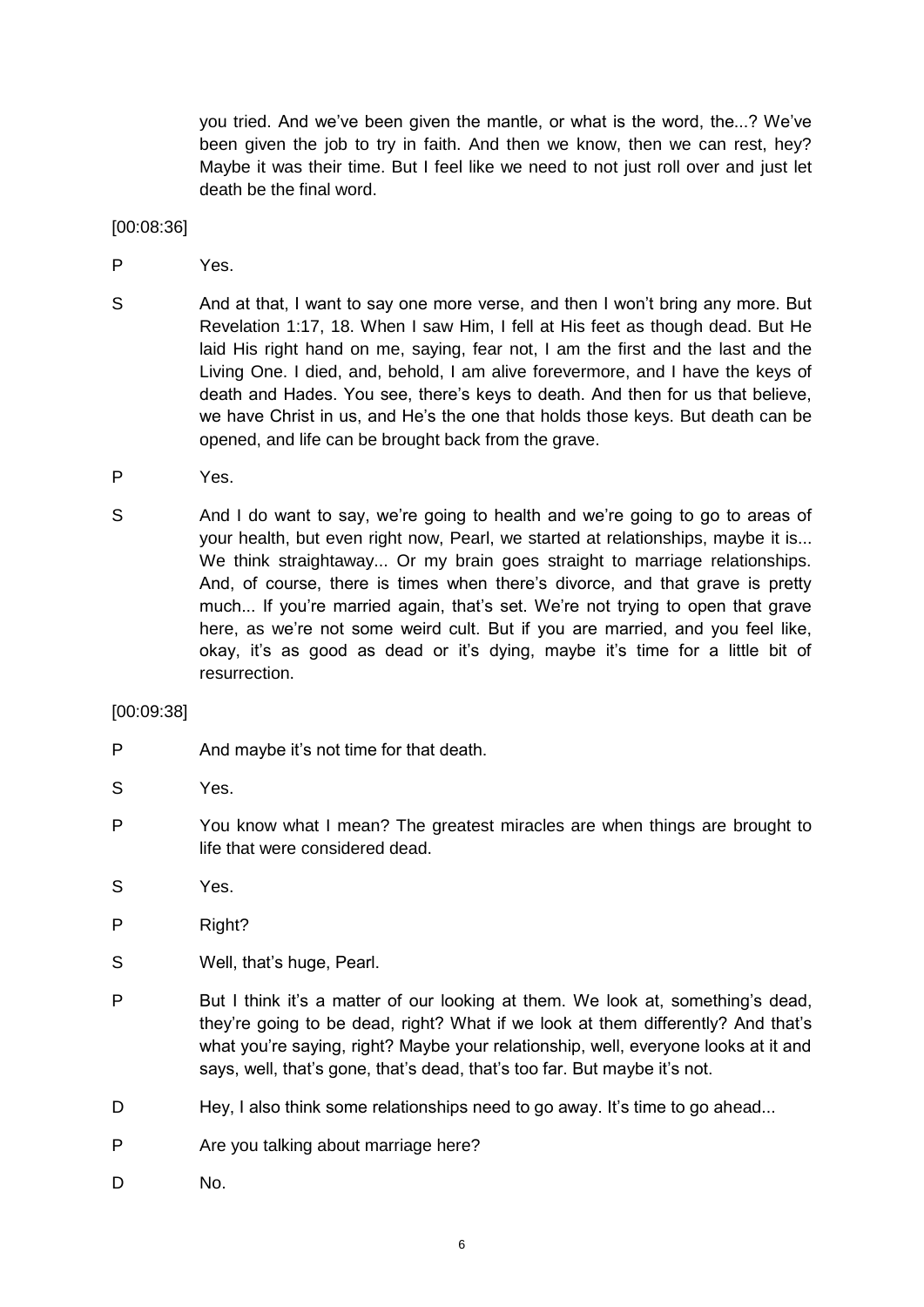## P We were.

## [00:10:12]

- D I know, but I was just thinking... She was sharing about, you know, relationships, in general, earlier. And some you've got to cut off.
- P You do, because I disagree with that.
- S I disagree. And that's good on the PODdy. It's healthy for us to disagree.
- P It is.
- D Yes.
- S I really feel like, you know, I'm just being vulnerable and honest, there are relationships in my life right now that look really stinky and look, in the eyes of man, that they're dead. I am not going there. And people say, well, you know, it's about time. You've been through this, you've been on this rollercoaster road over and over and over and over. Maybe you should pull the cold shoulder. But, hey, I'm just not in agreement. I really feel like, I mean, unless there is actual sexual abuse, abuse where it is harming you or your children, and then I still believe you pray for that person and don't be bitter, but I feel like we're always for life, we're always for life, and I think we're always for relationship. What do you think, Dan? Are you going to come back and change?

[00:11:12]

- D Yes, I am. I just am, because there are soul-sucking vampires out there who want to use you just to us you...
- S Listen, would those words sound right coming out of Jesus' mouth?
- D I think so.
- S Like all the whole world are soul-sucking vampires. Why do I want to die on the cross for those weirdos?
- P No, but I get what you're saying, Dan, but I think it's so current and hip to be like, squash that relationship, that's not healthy for me...
- D Yes.
- P Squash that relationship that's totally for me.
- D Yes, totally, totally, totally.
- P But what if, okay, if that's harmful for my children, I'm not going to let my child around that grandparent that's literally saying, you need to lose weight, you little... What're you eating? Eight years old, you shouldn't eat that. Okay...
- D Dude, can't even talk to my kids.
- P Right, toxic.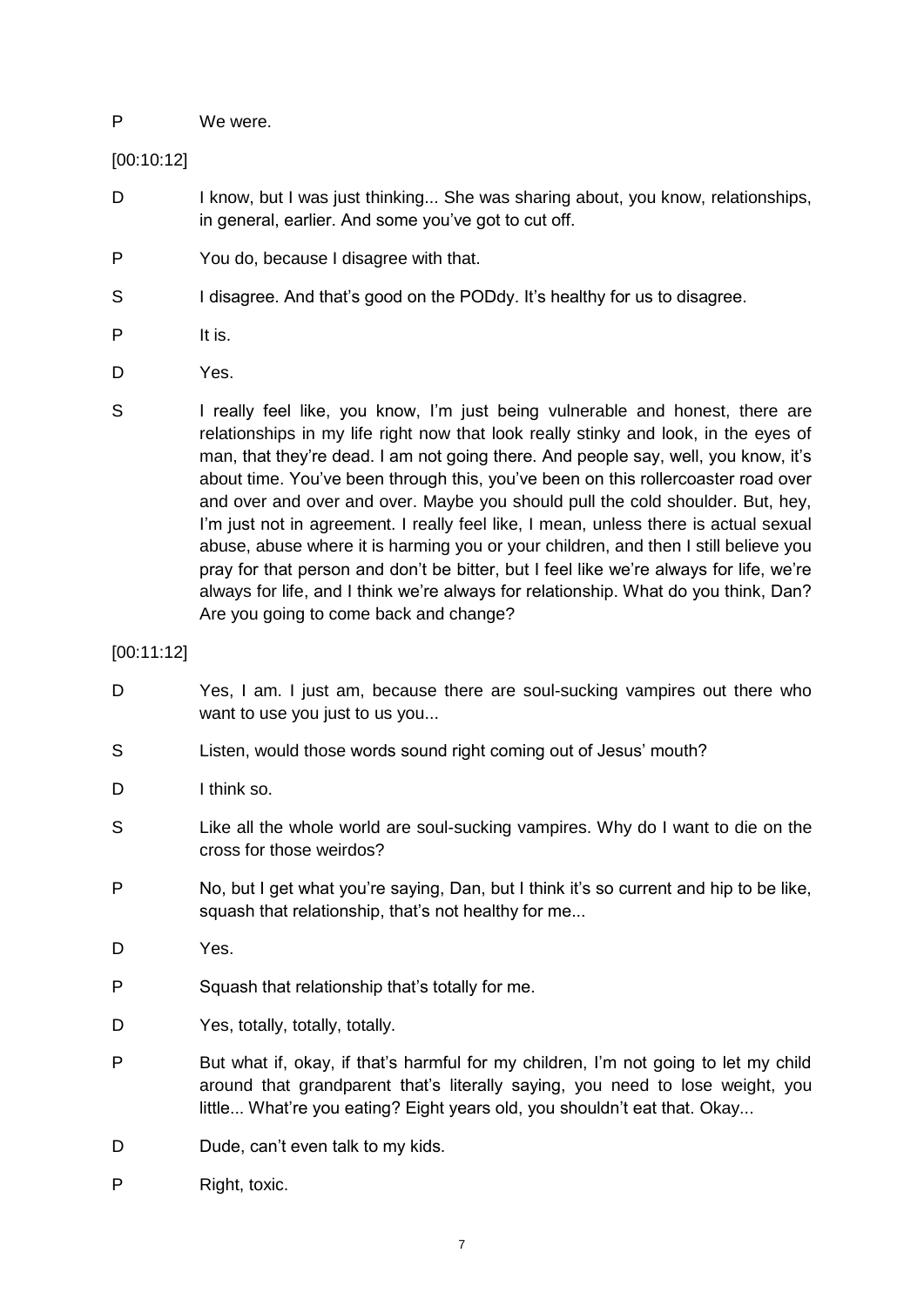## [00:11:51]

- D Absolutely.
- P Okay, but I'm a grownup, I should be able to, if I get to a point of maturity, to not cut myself off from someone unless, like Serene said, they are completely dangerous for my life, because I can turn on my love nerve and love them through it and not choose to be hurt, not choose to be hurt.
- D Okay, well, here's the difference, though, because, yes, so 100% I love Cal's phrase, we're in violent agreement...
- P Yes.
- D Because from an emotional cutting-off, I'm hurt, perspective, I 100% agree with you. I'm not talking about that. I think that your love should endure forever.
- P Yes.
- D You should always be, if needed...
- P Love never gives up, type thing.
- D A resource to those people, even.
- P Yes.

## [00:12:38]

- D What I'm talking about is you don't have to have daily, weekly, monthly or even yearly interactions with people that are using you, abusing you...
- S I think you should always desire for the miracle.
- D Yes, yes, sure.
- S And until the breath is out of your body, to always desire life in every single area of your body, in every single broken relationship. I was just reading this morning, of course, it was the famous words of Jesus on the cross, Father, forgive them, for they don't know what they do here. He was pouring out love words on the cross. And this morning I was reading about Stephen, who was being stoned to death, and his last words were, forgive them, forgive them, Father, they don't know what they do.
- D Oh, see, oh, that fits in my container.
- S Yes, well, that's good. But that's good. But I just think, always we should long, even if... And I understand where you're coming from. I know, because we've been friends 15...
- P Yes, because what if, Serene, you want someone to call you, meet you for coffee every week, and all they want to do is talk about their problems and this person that hurt them, and that... Are you going to make time for that? Probably not.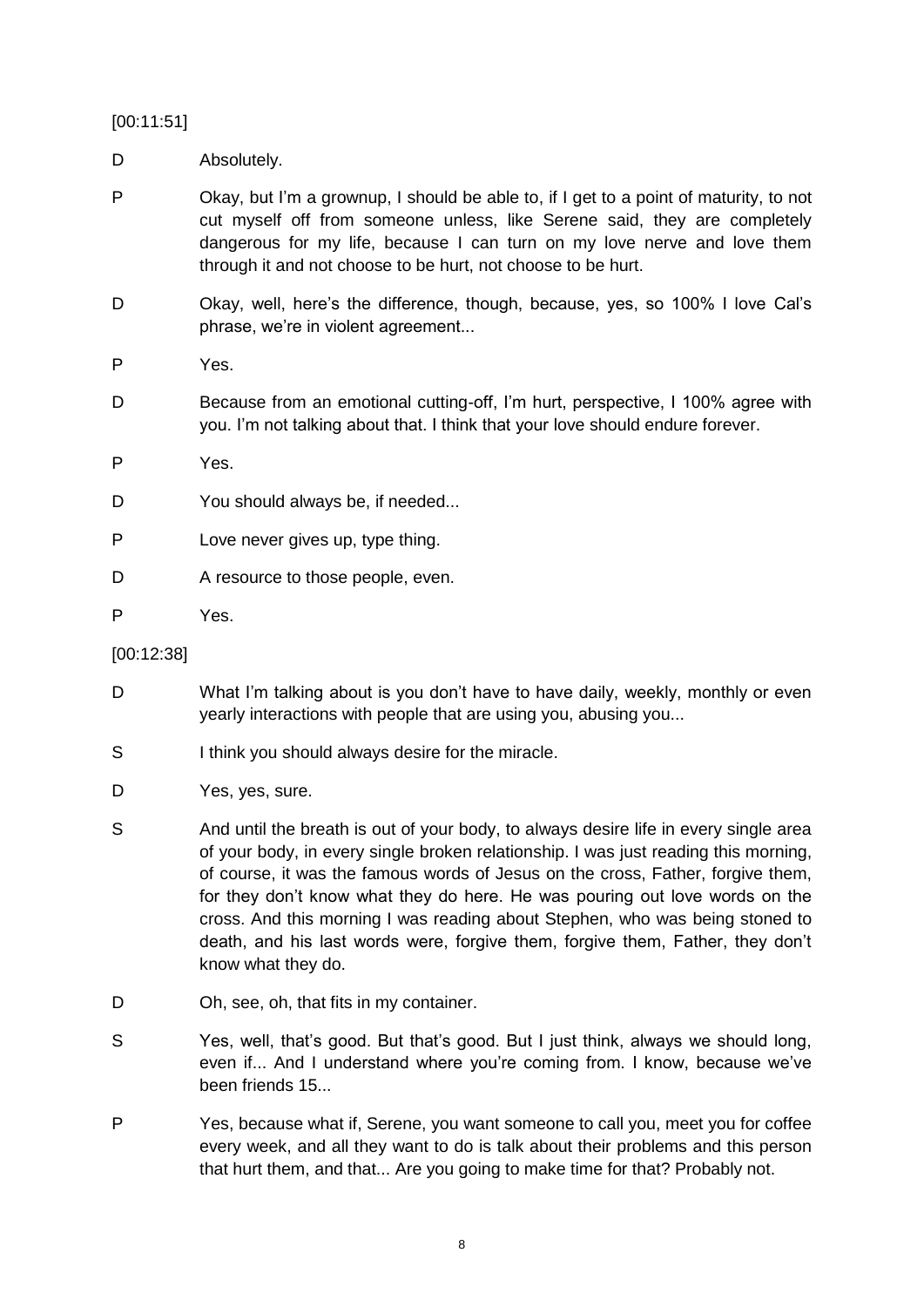[00:13:40]

- S Well, I'm just not sure. But my point is that maybe the way you're resurrecting that is praying for them.
- P Yes.
- D Yes.
- S Maybe the way you're resurrecting that is directing for to somebody.
- P But not completely cutting them off and say forget it, I mean, forget them.
- S Right.
- D Yes, you don't have to block their number.
- S Right.
- P Right.
- D But you don't also...
- S Because, obviously, if they're talking about their problems all day, they're severely broken people, and they need help. And maybe that's part of your..You think, oh, I want to go into the mission field, I want to do this for Christ. Well, maybe that's right there knocking on your door. Hey, love this person. Be the hands and feet and the mouthpiece for Jesus. But, you know, I understand where you're coming from, because just as a friend, I know that in you and your wife's relationship there have been family members that have been a little toxic. Maybe little is the wrong word. But I do believe that to have the heart for resurrection...
- D We handed them over to be taught not to blaspheme.
- S But the heart for resurrection, I believe, should be... We're all about life, because life is the kingdom we decided to side with. We don't want to side with the kingdom of death. And so I just want to...
- P That's true, that's true.
- S Go on to this really quickly, just to the point.
- D Get it. Get it.
- S Yes, and maybe in these relationships, maybe communication needs to be resurrected. I agree you say it best when you say nothing at all, but that's communication.

## [00:15:00]

- P You say it best...
- D That's my message to these haters.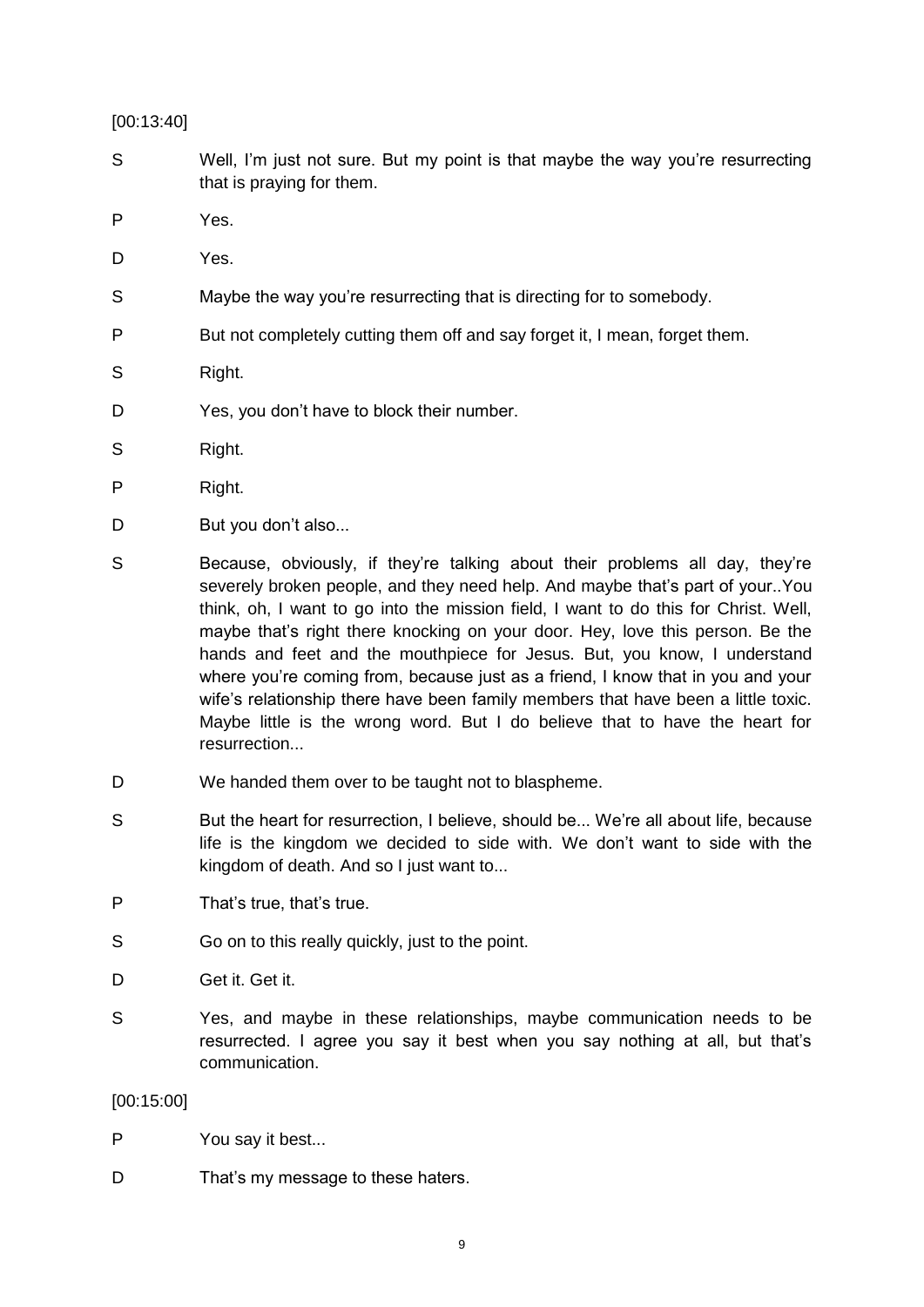- P When you say nothing at all.
- S No, no, hey, hey, you're not side-tracking any more.
- D Okay.
- S But with a loving relationship, I just can enjoy sitting on the couch with my husband and saying zilch, but, boy, we are communicating, and we're not talking with French-kissing on the couch, and maybe we are, but I'm talking deeper than that. I'm just saying there's a vibe of communication.
- P Yes.
- S Like our cells are communicating. So I'm not saying you have to go and be a talkaholic, but maybe communication has been dead for a while in your marriage, maybe you've just decided to not share your inner secrets any more, to not share your dreams, to not... Maybe you go on dates and you just sit there and you just chow down on your... I was going to say mashed potaties, but maybe you're not doing that on the Trim Healthy Plan.

## [00:15:44]

- P Or maybe...
- D Your taties.
- P Maybe your love life is dead, and maybe it's easier that way, and maybe you're used to it, and maybe you're saying, but that's... It's almost like, but we're okay, we don't even need that any more, we're past that. But maybe it's not dead.
- S And, you know what, my parents, my mum, she's 79, and I don't think she'll mind, she says it on her own podcast...
- P Darling, are you going to repeat this, that you've repeated every week?
- S No. not that line.
- P No? Okay, good, another one.
- S But at that age, it should probably be dead, romance, as far as sexual intimacy, almost 80, and at that age, you definitely should be okay with it dying, my parents are not okay with it dying.
- P No, they're just not.

#### [00:16:25]

- S They're like, no, as long as we've got breath, we're going to resurrect this thing every way we can.
- P Yes, and they're using lots of herbs and supplements, trust me, because my Mum asked me, and my Dad asked me.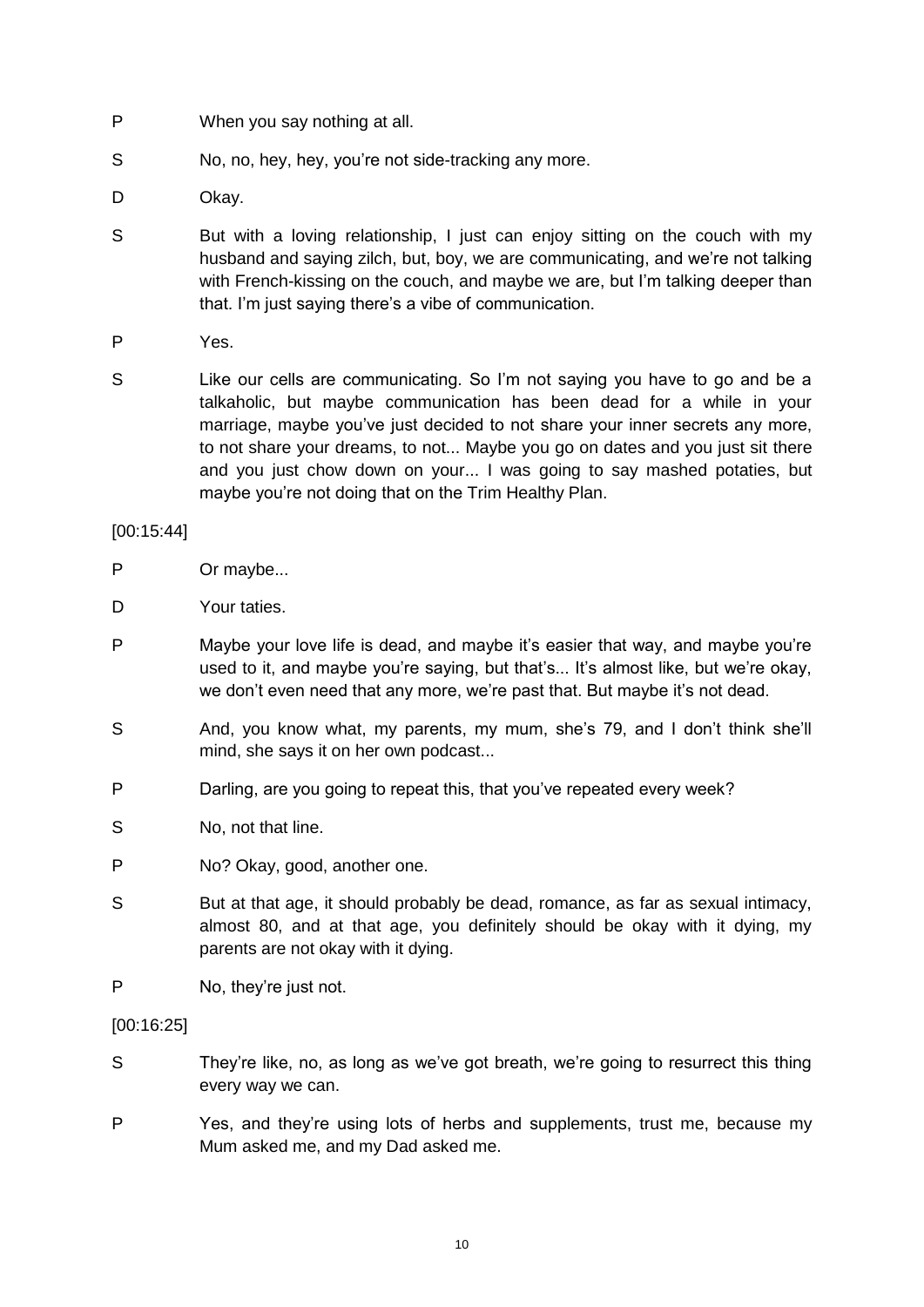| S          | And you go and you open the cupboard of my father, and it looks like a<br>pharmacopeia of all kinds of horny goat weeds.                                                              |
|------------|---------------------------------------------------------------------------------------------------------------------------------------------------------------------------------------|
| P          | Yes.                                                                                                                                                                                  |
| S          | But my point is just because the world says it should die doesn't mean we should<br>let it die.                                                                                       |
| D          | Just wait, wait a minute. We can't speed past, people.                                                                                                                                |
| P          | Sometimes Danny is will just zero in on one thing.                                                                                                                                    |
| D          | A pharmacopeia                                                                                                                                                                        |
| P          | Of horny goat weed.                                                                                                                                                                   |
| D          | Of horny goat weeds, plural, is the phrase of the day.                                                                                                                                |
| P          | Yes.                                                                                                                                                                                  |
| [00:17:05] |                                                                                                                                                                                       |
| S          | Maybe that's the pushbutton for this podcast.                                                                                                                                         |
| D          | How can we describe?                                                                                                                                                                  |
| P          | That is the click bait for today, Pharmacopeia of Horny Goat Weeds. And this<br>whole email will get squished.                                                                        |
| D          | Hey, and from now on, if somebody's like, hey, do you know Colin Campbell? I<br>sure do. What's Colin like? Oh, I would best describe Colin as a pharmacopeia of<br>horny goat weeds. |
| P          | Dad would love that.                                                                                                                                                                  |
| D          | And if they have a problem, I'll say, well, his daughter thought so.                                                                                                                  |
| P          | Hey, you're listening to the PODdy with Serene and Pearl. And I'm Pearl. And<br>who are you?                                                                                          |
| S          | I'm Serene. You know in the good, old days when children read books?                                                                                                                  |
| P          | Yes. I remember.                                                                                                                                                                      |
| S          | You know, back in our childhood?                                                                                                                                                      |
| P          | Yes.                                                                                                                                                                                  |
| [00:17:45] |                                                                                                                                                                                       |
| S          | Do you remember just curling up in the corner, like on those woolly sheepskins<br>that Mum had and just with a special amazing picture book of one of your                            |

that Mum had and just with a special, amazing picture book of one of your favourite novels? And it was just like a magical moment that nothing, no movie, could ever replace.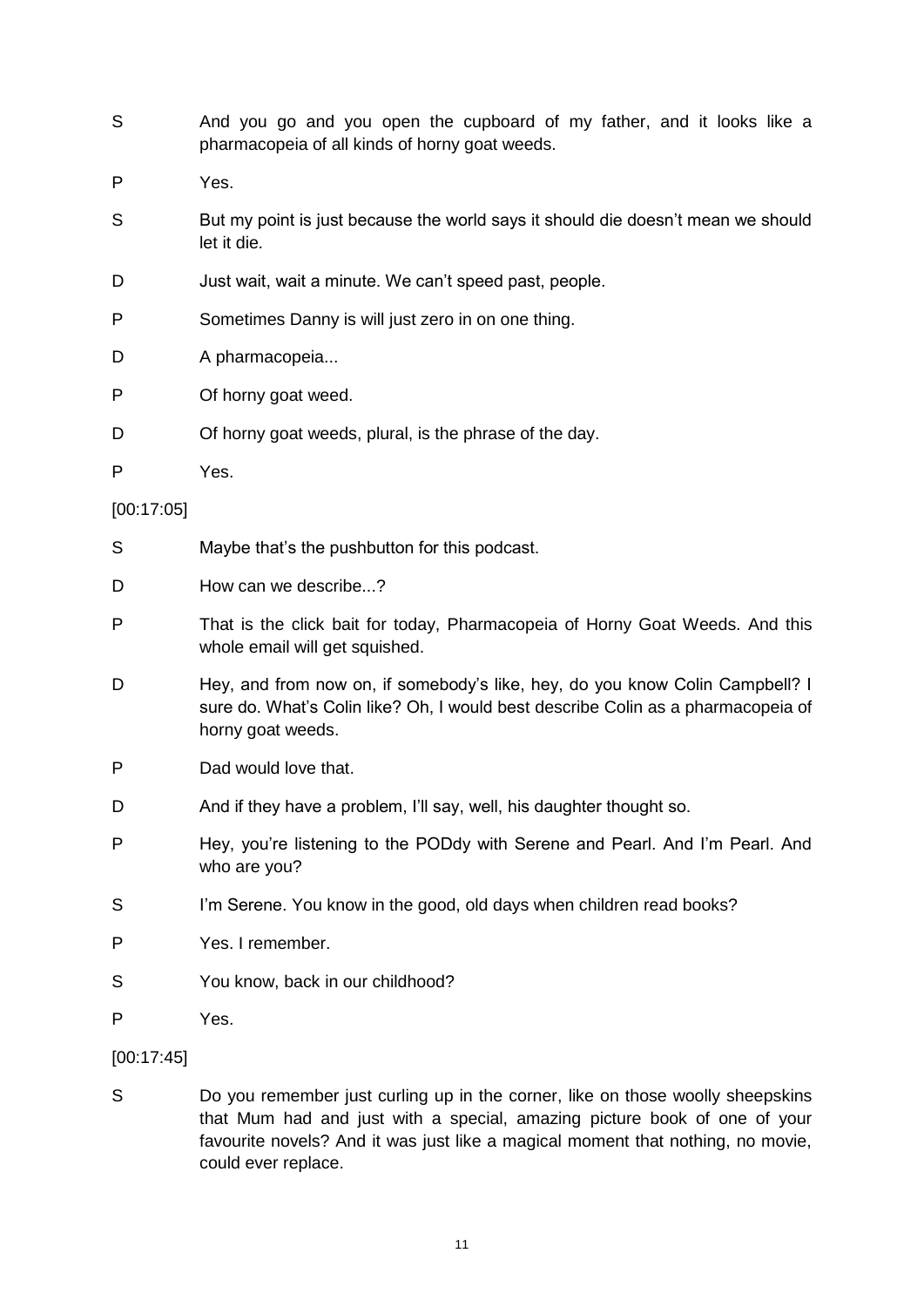- P Yes. And now we can create magical, imaginative moments like these.
- S Why? Do you know why, because Literati has done an amazing thing. They've made it exciting, book-reading exciting, because a box comes to you, a very magical-looking, awesome, trendy little box comes to the doorstep with secret books, books that they don't know are going to... Surprise books, five surprise books.And you can put in your child's age so that it's kind of age-specific. But it's really fun, and it brings back an aura, almost a romance to book-reading.
- P Yes, Literati are spelled L- I- T- E- R- A- T- I. It's a subscription book club that makes it easy to find unique and interesting books for your kids by sending, as Serene said, great stories right to your door. And for parents, it's so much easier to put your kid in front of a screen than help them find the book they like, right, take them out in these times. Put the mask on them, and which book...? Oh, man, forget it all. It's just so much easier to have these wonderful books come in to your door.

## [00:19:05]

- S And, look, if you hate the book, it's just not something that you want your child to read, send it back...
- P Yes.
- S Totally free. You don't have to pay for anything you don't like. So it's risk-free.
- P Yes. And, listen, it's a fact, kids that read more books have better vocabularies, longer attention spans. And Literati helps do this with fun so that your kids want to read.
- S And in the box is not just books, but sometimes there's like little awesome knickknacks. One time my daughters were sent this pen that they would write, and you couldn't see the ink, invisible ink, and then they put a little light on it, and then they could read their little secret notes.
- P Your daughters, they think it's like Christmas when the Literati box comes, right?
- S Love it. Dance around the house. So that's Literati. Go to Literati.com, spelled L-I-T- E- R- A -T -I, that's Literati.com/trimhealthy, and you're going to get 25% off your first two orders, mates.
- P Yes, this is actually their best offer available anywhere for you guys. You get to have it. So go to Literati.com/trimhealthy, get that 25% off, and do that. Because that's awesome for you, it's also awesome for your kids. And they'll be joining the largest book club in America, actually. Over 1 million books delivered and tens of thousands of happy Literati families.

## [00:20:22]

- S This is the PODdy with Serene...
- P And Pearl.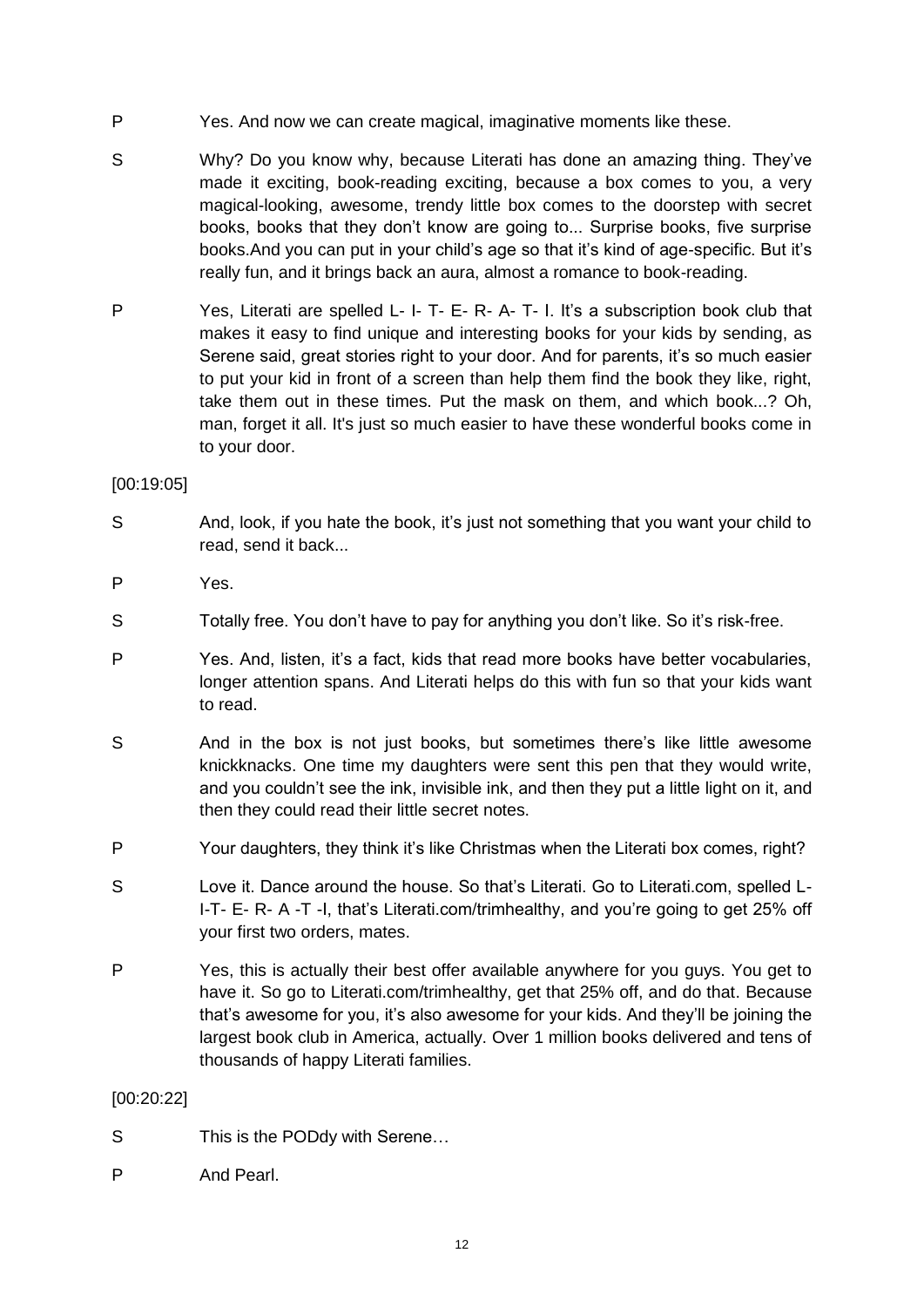- S Get it right, it's P- O- D- D- Y. Listen, okay, let's move on. I love it, Dan, though. You bring life. You bring life. You resurrect boringness into...
- P It wasn't boring, Serene.
- S No, it wasn't.
- D It's good, it's good.
- P I've been sitting here being challenged.
- S Maybe we need to resurrect trust. Maybe it is jolly well dead, and dead for good reason. Maybe unfaithfulness stoned it to death. Maybe trust has totally been in the grave six feet down for six years or more. We can still resurrect it. Love believes all things.
- P You're making me cry.
- S Love trusts and hopes for things. Maybe it's hope that needs to be resurrected. Maybe...

[00:21:04]

- P I want to say one thing.
- S Yes.
- P You're on a roll. But death, letting something die is sometimes easier than struggling and deciding to resurrect it in your marriage, or in your relationship. Because to resurrect it's going to take everything that you have. But life is always best.
- S Life is always best. It's good.
- P I'm just telling myself this here too.
- S Maybe it's resurrect respect.
- P Ooh.
- S I'm speaking to me as woman, because I think I believe as a woman that my longing is to be adored, but I know my man, he wants to be respected, and I do respect him. I don't have issues with that. But that's my thing, I'm speaking to myself. Don't lose that, Serene. And he doesn't have to be perfect, but respect is something that you... You can even find one...I've many things in my husband, bless the Lord, but even if you can only find one thing, that they brush their teeth, respect.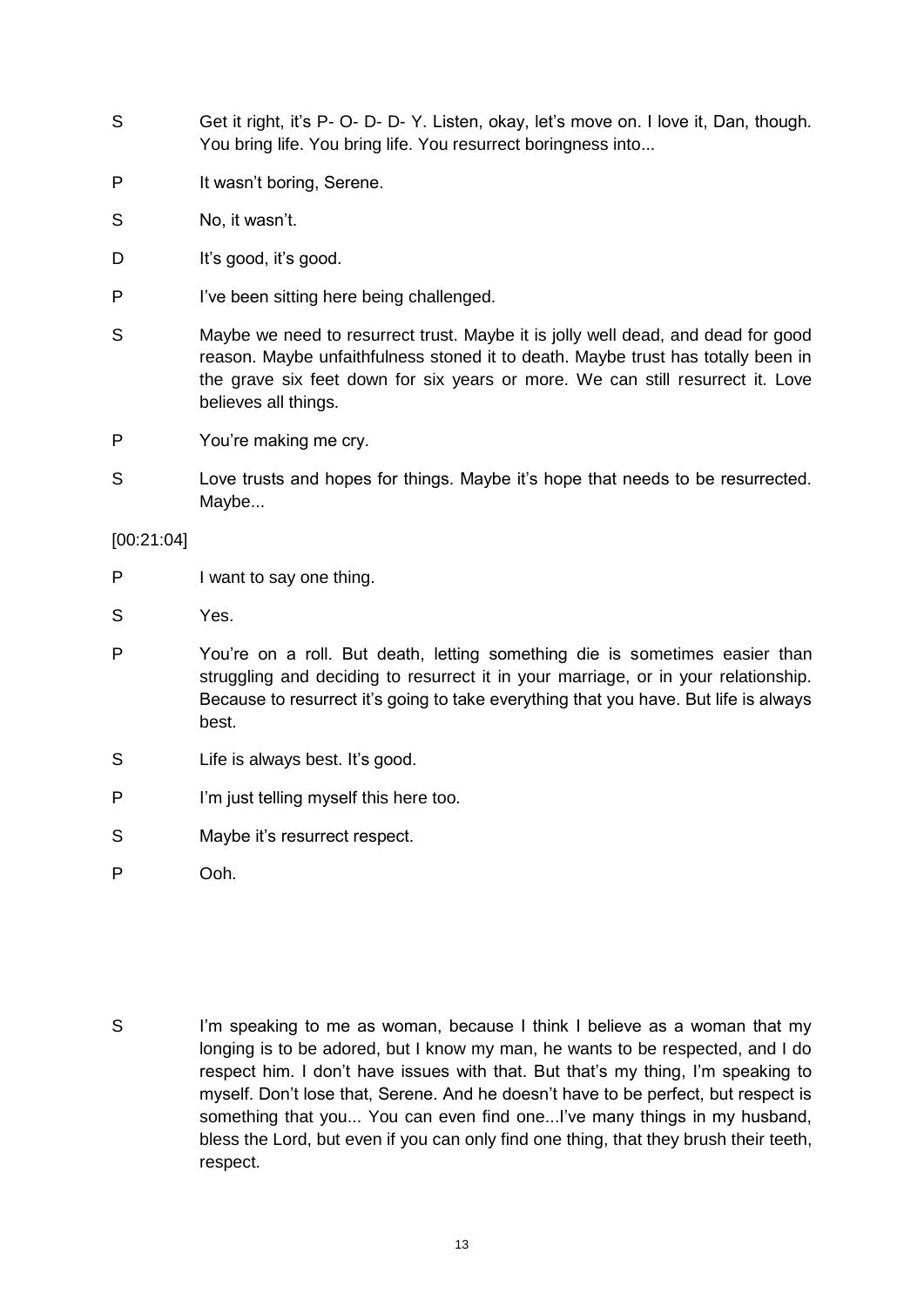## [00:22:07]

- P Respect the fact.
- S There's many people that don't.
- P What's good about your man? He brushes his teeth.
- D And can you imagine somebody who, like, 99 of everything else in their life is pure trash, but it's just like, I tell you one thing, the guy brushes his teeth.
- S I know.
- P But, no, it's truth, though. But I say this to you, okay, when you look... People always say in their heads, oh, he's not the man I married, or whatever. But go look back at your man when you were courting or when you were dating, whatever it was, and list some of the attributes that you like, okay, and see if they're still there. I've done this for myself, on days when I'm really mad at my husband or he's just not living up to my standards. And then I'll be like, oh, he's just not the man I married. Just little thoughts will come into my head. And then I'll be like, oh, really, Pearl? Well, go back and list some of the things that you loved about him when you were dating. So things like, he was very chivalrous, he always protected me, and I felt very calm in his presence. He is a calming influence...

# [00:23:11]

- D And is he still?
- P He's very responsible. Yes, he is. I'll go through all these one by one. I'm sorry, yes, he is that. He is very grounded. Yes, he is that. He doesn't care what people think. Yes, he is that. Just do it. See what happens.
- S That's a good...
- P See what happens.
- D What is this destructive side of our brain that wants to say things like, because I know what you're talking about. It's like, that's not the person I married.
- P Yes, yes.
- D Why is that this universal destructive voice...?
- P Oh, it's a sensual voice.
- S And, usually, we're not the people that they married, and we've turned...
- D Yes.

[00:23:42]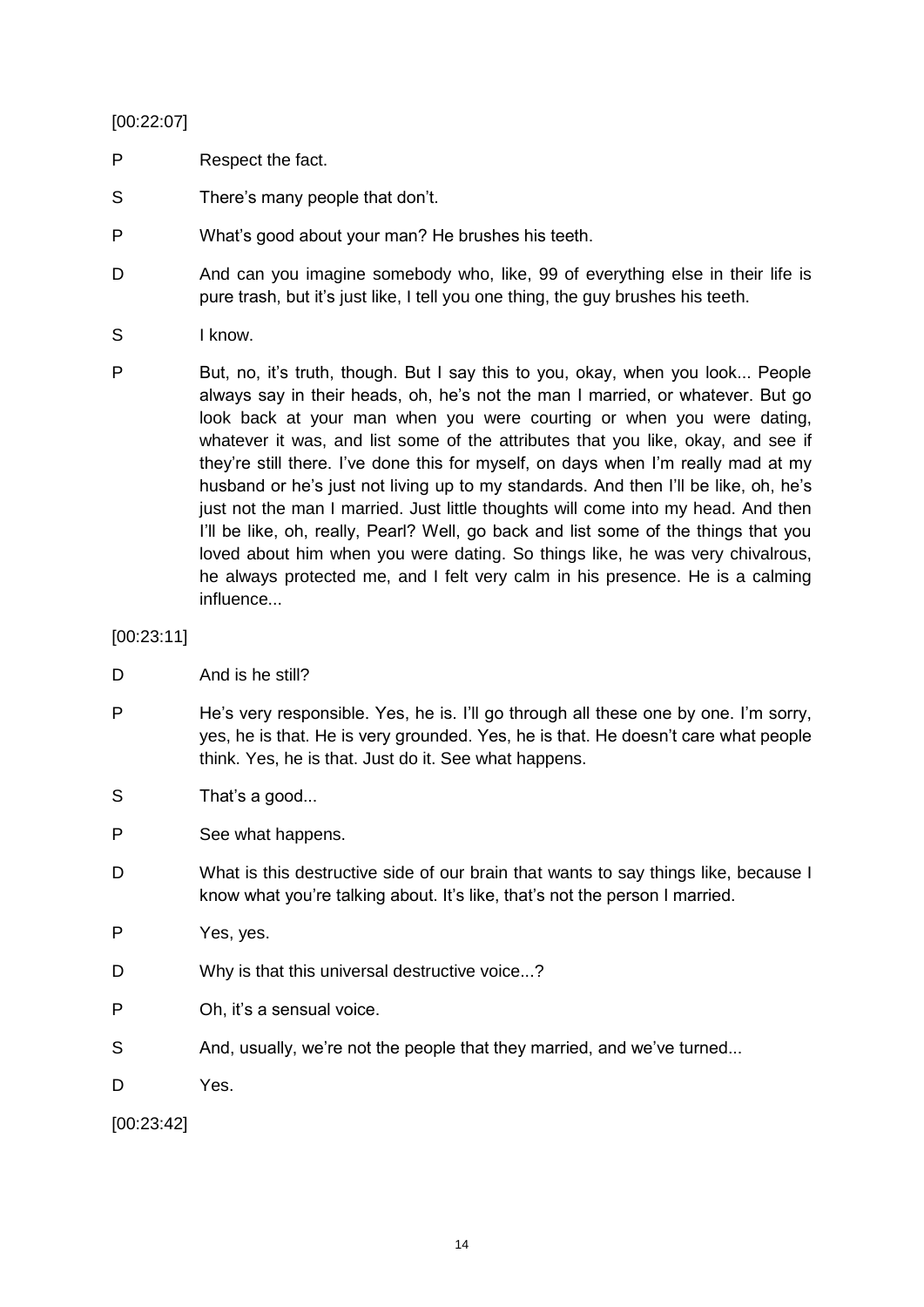- S Maybe if they are not, it's because we... You think, oh, he used to be this, he used to be that. But maybe we used to especially quickly spray the perfume on and...
- D That's right.
- S Quickly meet him at the door with all this.
- D That's right.
- P When we met him, we were smiling too.
- S Yes, exactly. We were putting on our wiles.
- P We were like, oh, my goodness, you're finally here. Do you know how long I have waited?
- S Take the trash out. Why does he want to be all that chivalrous to that?
- D And for some reason, he wants to stay late at work every night.
- P Yes, yes.
- S But, listen, here's a big one, resurrect hope. And now I want to talk about this. Hope has been murdered for many these days, murdered, hope. Just think of what's happening in the world, just hope... People think, oh, the economy's dying, this is dying, that's dying. The America that I grew up in, that's dying. Well, does it have to be? Maybe you have something to do for that. You're just one little person, but you have a voice.

## [00:24:36]

- P No, but it's easier to think, oh, let it die. It's easier to go around saying and lamenting... I was watching too much news, and I was sighing each time at the end of it. And I was going round sighing the whole day, saying, oh, this world, oh, my goodness, what times we live in, right? Isn't it horrible? Oh, I can't believe what's going on. And I was just talking, and my words were going out there all the time, and I was believing it and getting rid of all hope. And I was empty of hope, and I was just like, this is a horrible place, horrible times that we're living in. But it's wrong to around like that. We have been given and living such a time as this where we can speak words of hope and life and be the light, right?
- S I was a lunatic last night. I just decided not on my watch. Like Gandalf in The Lord of the Rings. I haven't seen that movie, because I always walk out, because it's too dark for me, but my children tell me about it. He puts his whatever down, his staff, and says, thou shalt not pass...
- D Oh, yes.
- P Right.
- [00:25:26]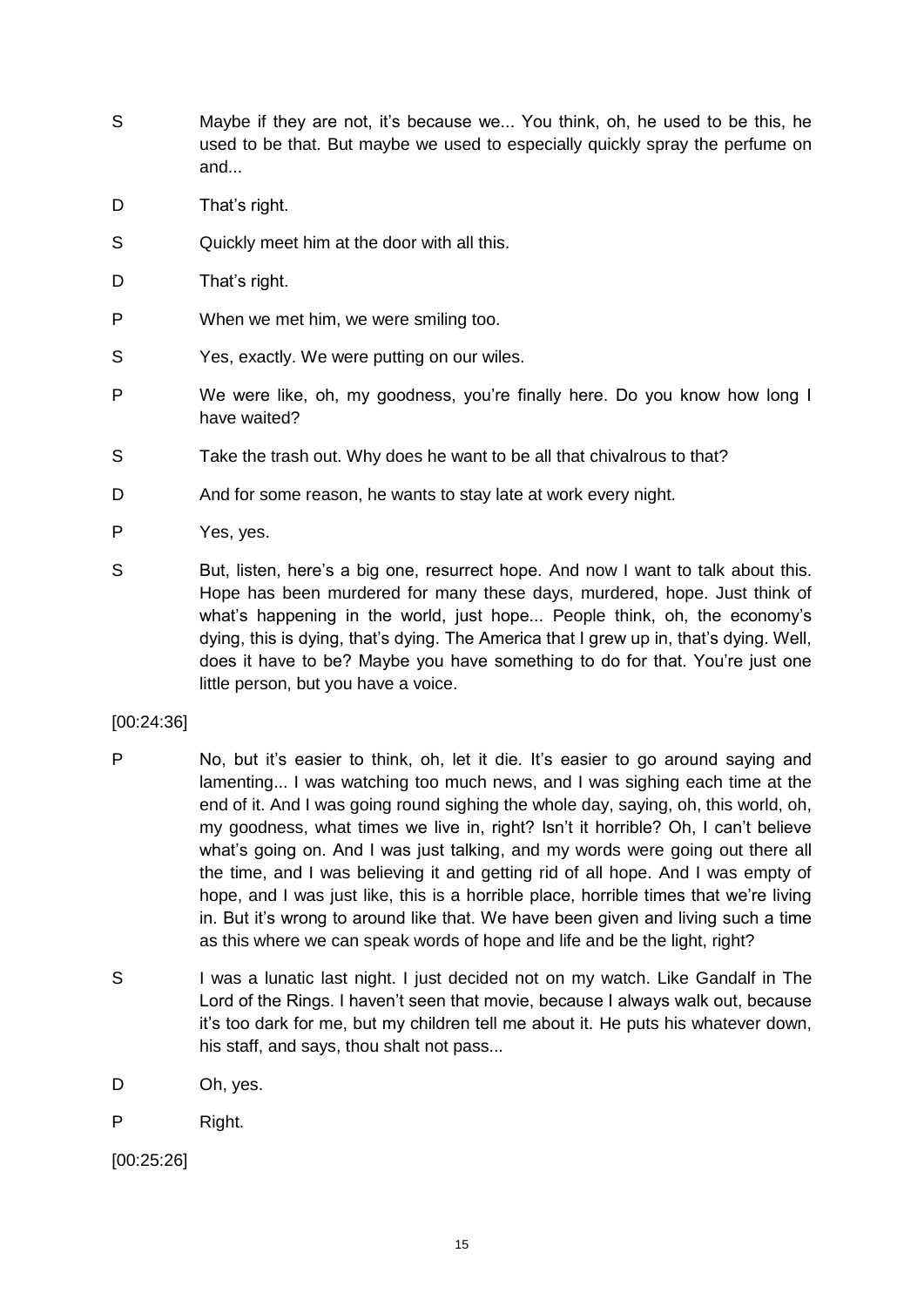- S You know, to the evil.
- D Such a good scene.
- S And so I did a weird thing last night. We came back to our house after going to the creek, and all the electricity was off, but there was not a storm, not a wind, and I'm like, started getting conspiracy theories, it's the dark times that we're living in. And now they're just going to turn off the electricity. Now we can't go out into the world, and now we're going to be living at home in the dark. It was a flash, little, tiny, little bucket thought in my head. Of course, it was nothing to do with anything. But I just decided, oh, forget all this moping about these crazy times. I couldn't go and be in my house, because it was all dark, so the only light was the solar lights on my deck, so that's where I was. I was outside on my deck. And I just decided, I just spoke into the atmosphere, I'm like, no way, America, America, I'm saying, economy, in the name of Jesus, back to order. And I just started speaking all this stuff. I've been given a voice, I've been given the authority of His name. In us who believe, we have power to wield.
- P It's true, Serene. Listen, I was studying some science this morning, the science of sound and the sound vibrations. And they're uncovering so much about vibrations. So, essentially, this whole world, what we thought was still, and we've talked about this on the PODdy before, is moving. This mascara I'm holding in my hand, it looks still, it looks like it's solid...We used to have the word Solid. Nothing is solid any more, really. They realized, no, this is moving. This mascara might look solid, but all the particles are vibrating, they're moving. Everything is. So everything is able to change, right, the whole world. So, in a way, because every atom in this globe and in this universe is moving, it's all making sound. Now, our ears can't hear it, because vibration is also sound. So this whole world and hemisphere and stratosphere, it is all under the influence of sound, and words, words are the power of that sound. So, Serene, I know it sounds crazy for you to say, I just stood there and I said, America, rise up. Serene's the smart one here. She's actually understanding more than those of us who are going around saying, I just can't believe we're living in these times, this is horrible. There's a law here. Just like the law of gravity, there's a law of words, there is a law of sound. Everything is pulsing with it. We haven't yet tapped it and understood it, but there is truth to this, what you're doing. There is truth to our authority.

S It's the keys to the kingdom, right?

[00:27:56]

- P Harnessing sound and using it.
- S It's the keys to the kingdom.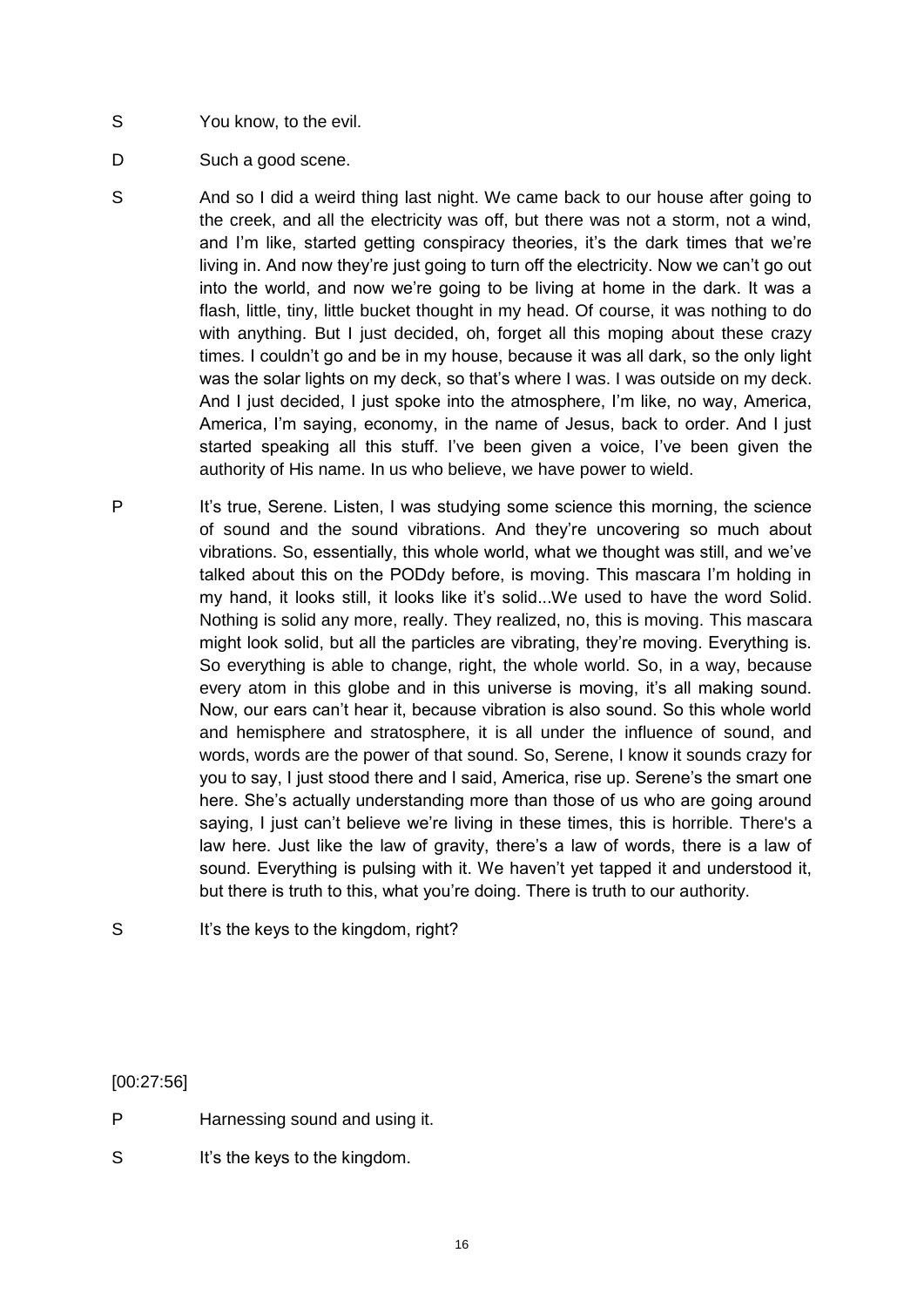- P Yes.
- S Binding.
- P Loosing.
- S And loosing.
- P The Bible understood more than we have for thousands of years science-wise, and science is just catching up to it. Am I right, Dan? Am I off?
- D Well, I've actually started thinking about... I used to see this concept of laying your hands on someone to heal them, I would see it as, oh...And then, you know, I would almost picture someone standing in the clouds with a notepad, going, oh, he did the thing, now we respond or whatever. But I wonder if it's just physics. I wonder if there's something in the palms, in the fingertips, in creation and in the words themselves. Like it's a physics thing. It vibrates things. The palms...

#### [00:28:38]

- P Well, you see, yes, the cross healed. But, you see, God is the Creator of physics of meridians of everything that we don't even understand, things we think are woowoo and voodoo, right?
- D Yes.
- P He's the jolly Creator of them. He understands how it is. What do you think we'll be like in our spiritual bodies? Yes, part of it is physics. We think, woowoo, what is physics? And God understands them. And when we have our full mental beings, our full spiritual minds...
- S Well, we think what's woowoo with, what, 5% of our brain being used?
- P Yes, what does that 95% understand that we don't yet, Dan?
- D Yes, and I wonder if we'll find out that there wasn't this physical realm and this spiritual realm, it was actually all a physical realm?
- P Yes.
- D It was actually tangible...
- S Well, the Kingdom of God is here.
- P Yes.
- S You know what I'm saying? It is all tangible. What people think, oh, well, we can't, you know... Many believers, sadly, think, well, you know, I've got my ticket to heaven. It's going to be all wonderful when I get to heaven. Finally going to go home...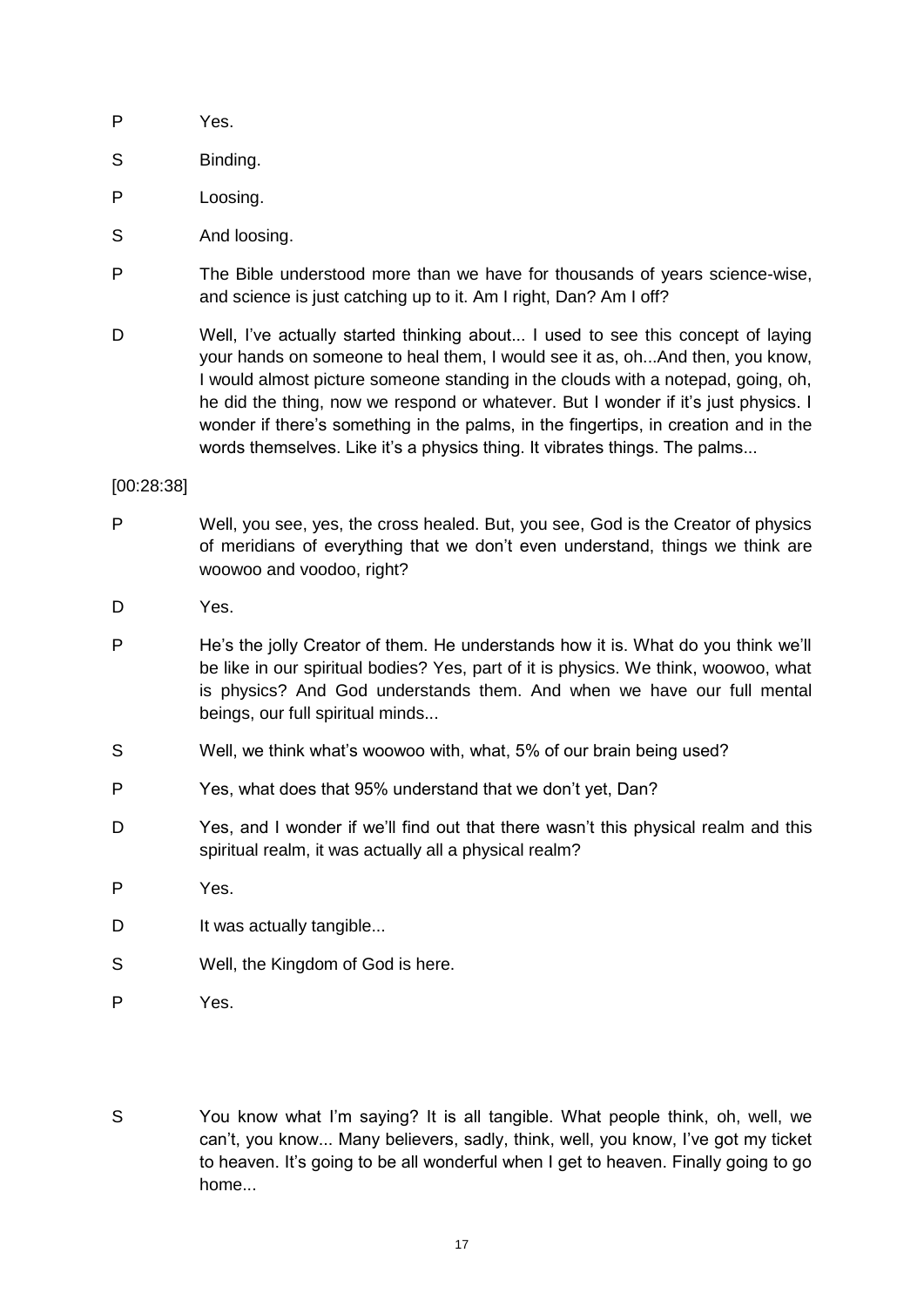[00:29:31]

P To glory.

- S Going to get rid of all this... I believe we're meant to bring heaven to here. Of course, there is a heaven, so I'm not being totally out there, but I'm just saying we are meant to bring heaven to earth. That's our job.
- D Yes, or at least open people's eyes of the heaven that surrounds them 100% of the time. I think that you can walk according to any nature you choose. You can walk in darkness. And I think what is that's not this theoretical idea, but what if there's actually people on the planet who are walking in darkness, and they're getting just negative results in everything they touch.
- S Well, there is. They're walking in death. I mean, the Bible talks about, you know, that there's people that are living, but they're just...
- P See, this is what I'm saying, the Bible's so smart.
- S It is so smart.
- P Just smart, just saying.

## [00:30:23]

- D But, see...
- P I set before you death and life, and it says, choose life. How jolly simple. We gloss over that, and that scripture says, choose life. Okay. It's big. It's so big. Choose life. There's physics to that, Dan.
- D Yes, and I wonder if the time it was written in, I don't think anyone had a frame of reference or a concept for atoms and molecules...
- P No, they didn't.
- D And so to come with some teaching about moving molecules with your words, causing temperature changes with your hands, or whatever, you know, I don't know how it all works, right, but the vocabulary of the understanding of the time seems to almost indicate there's this stuff out there that comes down and influences this stuff here. But I just feel like the more we...
- P But, yes, no, I say what you're saying. Jesus was just using physics, right, because He's Creator...
- D Yes, he wasn't doing magic.
- P To move, to make... No, He wasn't doing magic. Jesus is God, Creator.

[00:31:26]

D Yes.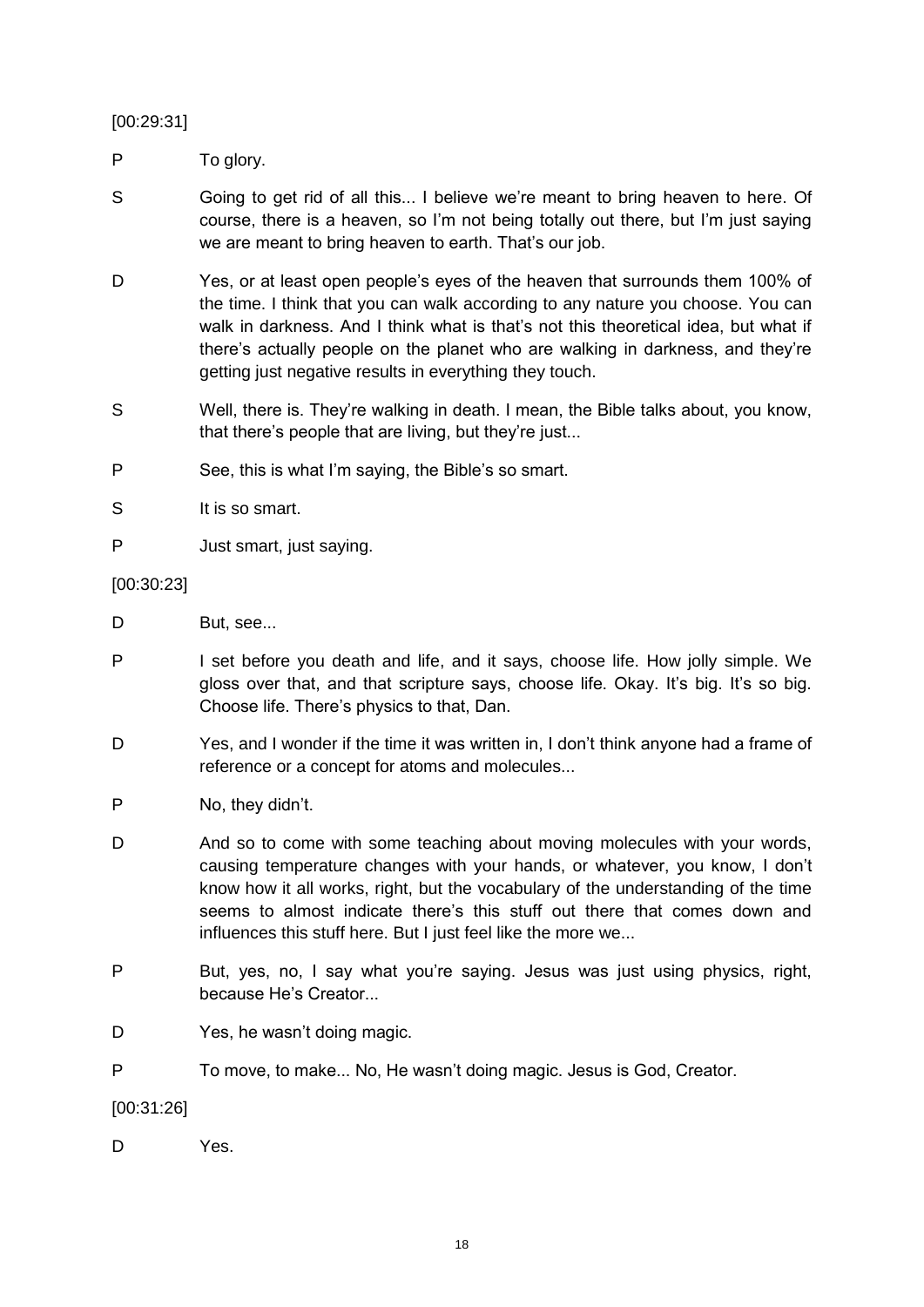- P And everything He said, He did, the Father controlled, but He's the Triune Spirit and all that. He understands physics. He created every sinew...
- S Well, He created physics.
- P So everyone thinks, oh, my goodness, magic, miracle. He's just God.
- D Yes, I think we use the word Magic, we use the word Miracle, and that's a word...
- S Yes, I do think it's physics, and I do believe He works through that. I do believe it's the cross.
- P Yes.
- S It all stems to the cross, it all hinges on the cross.
- P But the cross was the obedience, right?
- S Yes, exactly.
- P The cross was the Lamb that was slain, now we're going deep, that enabled this healing to come through, right?

#### [00:32:12]

- S Well, because we weren't even able to have intimacy with Him.
- P Yes.
- S There was no...
- P But when you're intimate with Christ, you have access to all that He's given us, to life.
- P Hey, you're listening to the PODdy with Serene and Pearl. And I'm Pearl. And who are you?
- S I'm Serene.
- P Hey, so sometimes stress can seep into your body, right. Whether you're just an athlete or you're just a regular person trying to get through the day, muscle pain and muscle tension, it's a real thing. And that's why I use Theragun. Serene, you use it too, I believe, in your family?
- S Yes, and my teenage son uses Theragun for an old injury. And I tell you what, it's effective, it is effective.
- P Yes. Theragun is a percussive-therapy device that releases your deepest muscle tension, using a scientifically calibrated combination of depth, speed and power. And let me talk about power. I'm telling you...

#### [00:33:02]

S And now they have a quiet one...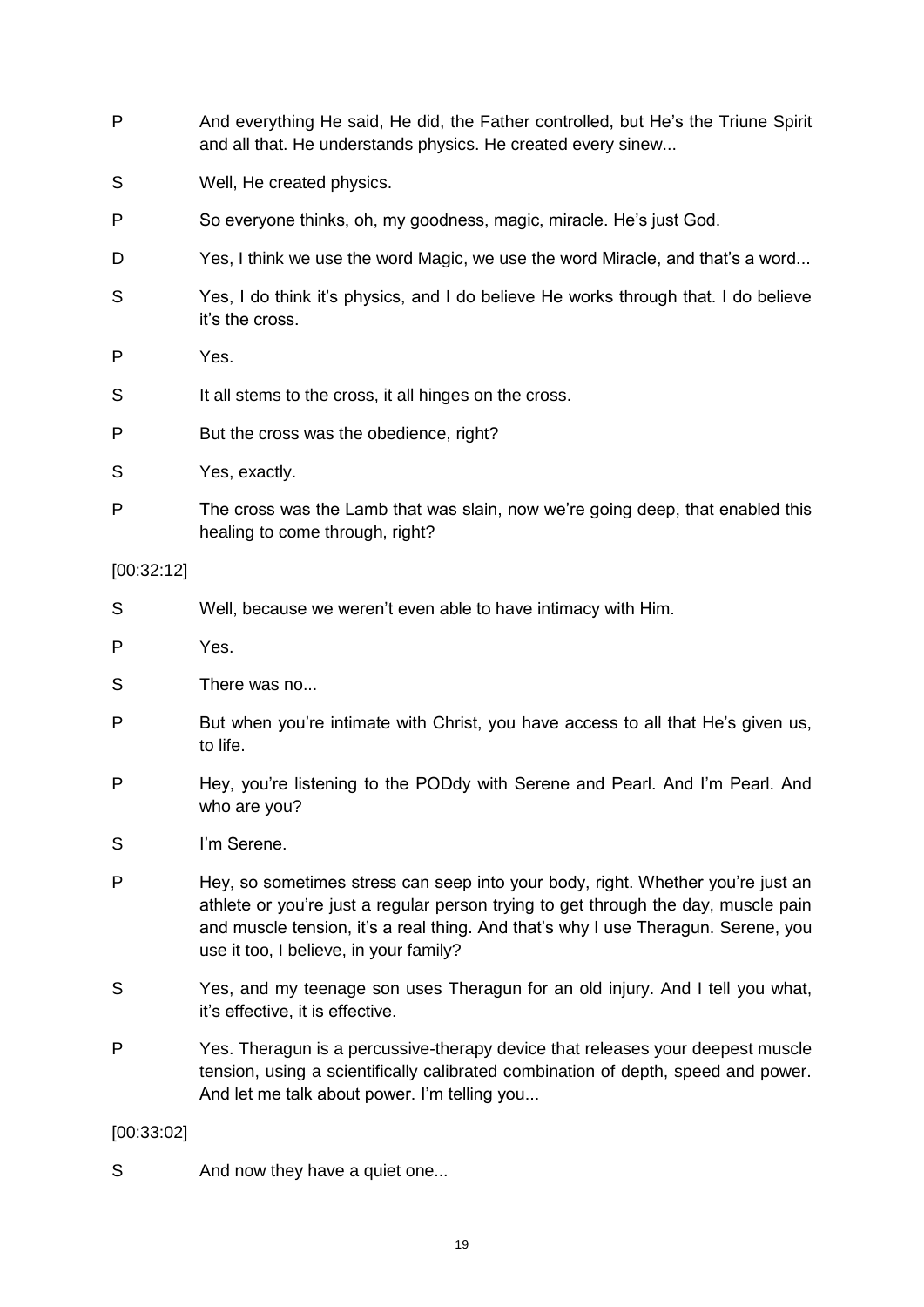- P Yes.
- S Which is awesome.
- P Oh, the little travel-size Theragun?
- S Yes.
- P I keep it by my computer, because I stand at my computer a lot, and one of my hips is different. It's not aligned properly, whatever. So that can cause a lot of tension in my hips. So every day, the last ten minutes a day, I just hold it against my hip, and it just keeps me nice and loose. I only need about ten minutes, and I don't get all seized up. It's brilliant.
- S Yes, and trying Theragun for yourself is risk-free for 30 days. There's no substitute for the Theragun Gen 4. That is absolutely the elite one with an OLED screen, personalised Theragun app, and the quiet power you need. Now, I don't have that elite one, and just the regular one works great for me. But, I tell you what, that Gen 4 piece...
- P Yes, if you go to theragun.com, you can pick your personalised one for your needs, your budget, what you'd like to get. And...

[00:33:57]

- S Look, this is not just \$9, this thing is a quality product.
- P Yes.
- S So it's going to be up there. But it's cheaper than going back and forth to, what do you call that stuff...?
- P Therapy.
- S Therapy. Wow.
- P I mean, physical therapy, all these things that you can spend hundreds of dollars on...
- S They're so much money.
- P You can buy a Theragun... You can start at like just \$199, but that's a one-time buy.
- S Yes.
- S You'll be hard-pressed to get one therapy session.
- P Yes, you'll be using that day in, day out.

[00:34:25]

S Do that, guys.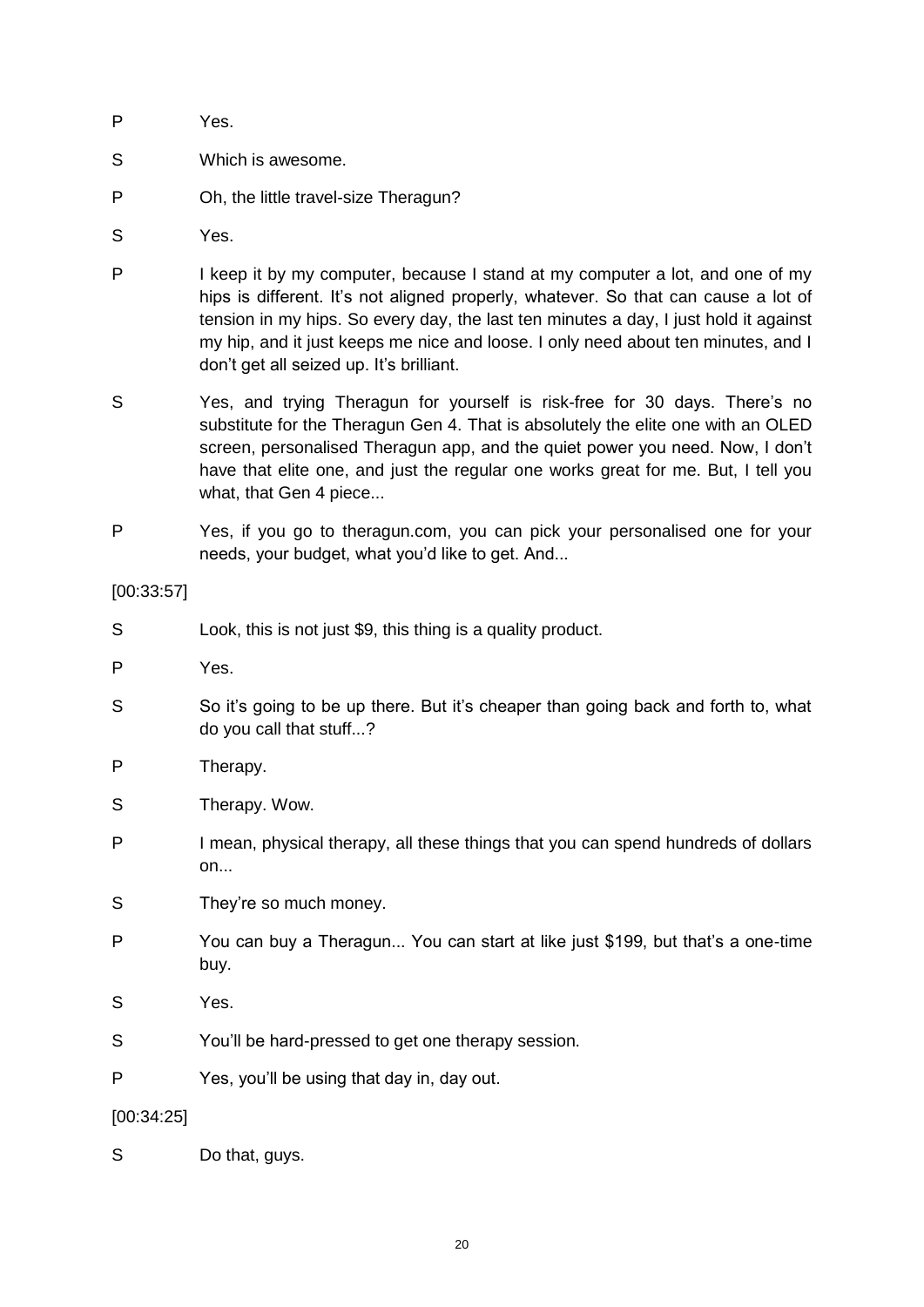- P And your whole family can use it. We were just talking to Producer John here...
- S It's not like a toothbrush where it's only personal to you.
- P Yes. Producer John was talking about how his wife uses it, how his son uses it... His son's an athlete, and that's the case in my house too.
- S Yes, it's like, pass the Theragun, my turn.
- P Anytime, like, oh, Mum, my shoulder... I'm like, here's the Theragun.
- S Go to Theragun.com/trimhealthy and get your Gen 4 Theragun today.
- S This is the PODdy with Serene...
- P And Pearl.
- S Get it right, it's P- O- D- D-Y. And that's what it is, let's resurrect life, let's not walk in death. Let's resurrect life and resurrect positivity. And here's one, resurrect laughter. Do you know, Mum said... And resurrect singing. Pearl, I love it. I used to sing... I'll go back to what Mum said. But I used to sing around the house all the time, and now I have a daughter who sings constantly. She's ten years old. She can't stop, and sometimes I think, oh, I can hardly concentrate. It's a bit loud, and you're singing the same line...

[00:35:26]

- P My kids do that too.
- S I feel like saying that's awful.
- D I know what you're saying, yes.
- S But I don't want to kill the life and the creativity.
- D Yes.
- S And, actually, I've decided just to tell myself, Serene, why don't you resurrect the singing in you, and you won't be so purty-dirty, like that singing's annoying.
- D Purty-dirty.
- S And so I know that something I want to resurrect, singing around the house. Pearl, you sing around the house. You still sing around the house.
- P I do. I do sing. Our kids sing together. It's so fun. But here's another thing...
- S But what Mum said just...
- P Yes, you do it.

[00:35:51]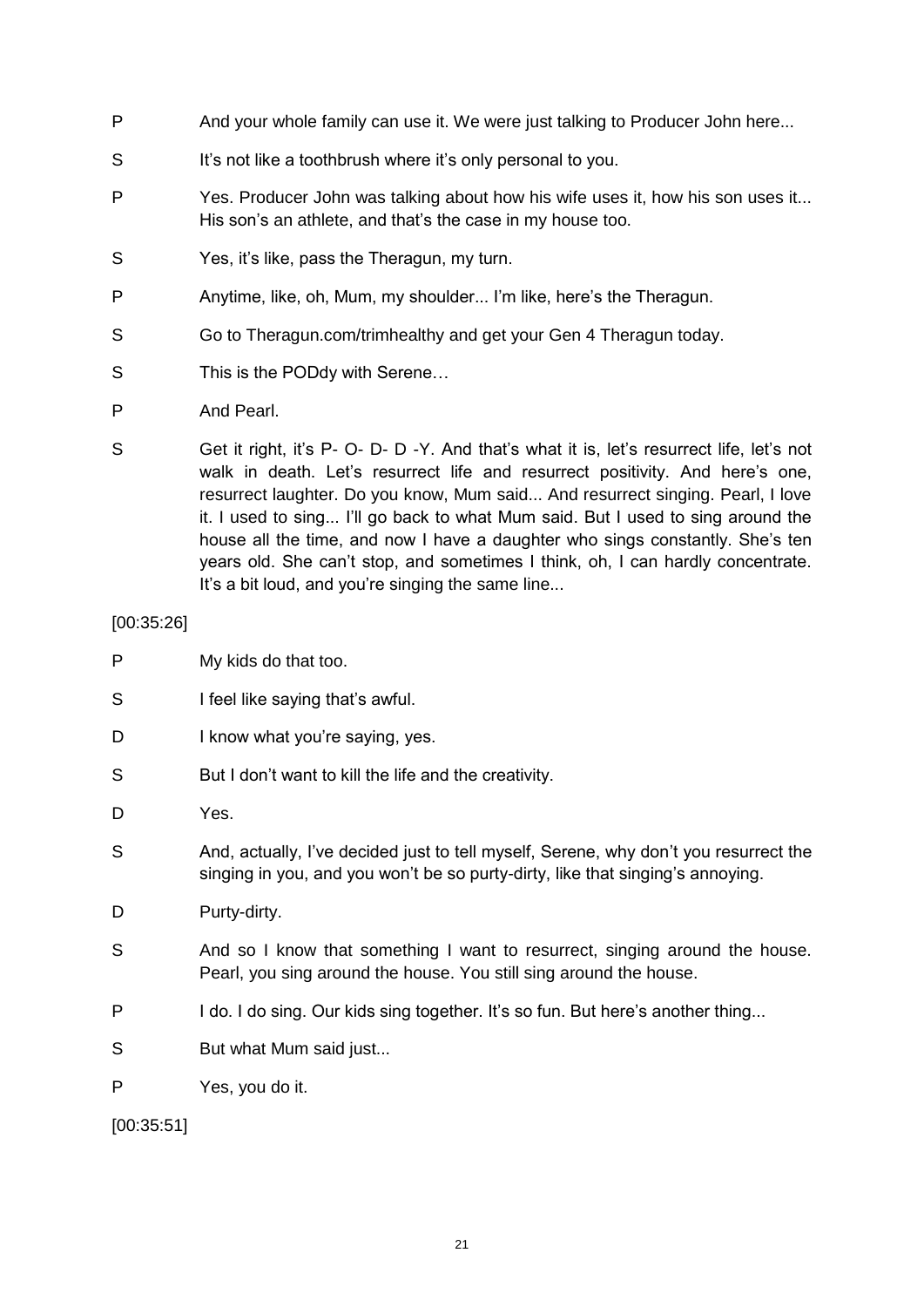- S And then you can talk. Some people might just need to resurrect whistling. Mum said everyone used to whistle as they'd walk down the streets.
- P Yes, I love to whistle. This is something that I want to resurrect and something that I've been very cynical about in my Christian life, shouting, no, shouting with joy, okay. As a pastor's kid, I just thought I was just so jaded and seen it all. And it's like, all the learnies that would shout in church, I'd be just like, shut up. Can someone escort them out?
- D This is embarrassing. What if I bring a quest?
- P Oh, my goodness, they're so overwhelmed, they're shouting. Shut them up.
- D Put your flag away. I have Mom in town.
- P Yes, I'm just like so judgy. That's not cool, okay... And then I've just been so convicted that, like, no, they've got it, Pearl. You didn't, okay? Because all through the Bible it literally says, and if it says something, it's good for our bodies, right, shout for joy. It even says...
- S There's actually about 50 verses.

[00:36:55]

- P Shout, it even says, Shout, O daughter... Rejoice, not just rejoice, but rejoice greatly, O daughter of Zion. Shout, O daughter of Jerusalem.
- S Give a shout of victory.
- P Shout. I think that's even talking to us. But I never wanted to be the exuberant type, the over-the-top, the whacky, the loony, but now I'm thinking there's something to be said for that.
- D Once you understand physics.
- P It's good for the body.
- S Well, how did Jericho's walls fall with the sound of shouts of all of them?
- P Why should I not be shouting for joy? Actually, I should be.
- S Yes.
- P I mean, obviously not doing it in the grocery store, maybe. Maybe I can still be a human citizen and not look like a complete fruitcake. But why can't I go outside of my house, or even in there with my children, and just say, yes, man, I'm bust, oh, bust. Now, our sister, Vange, does that.
- S She does it.
- P And everyone thinks she's a loony, but everyone forgives her for it because she's sort of cray-cray.

[00:37:54]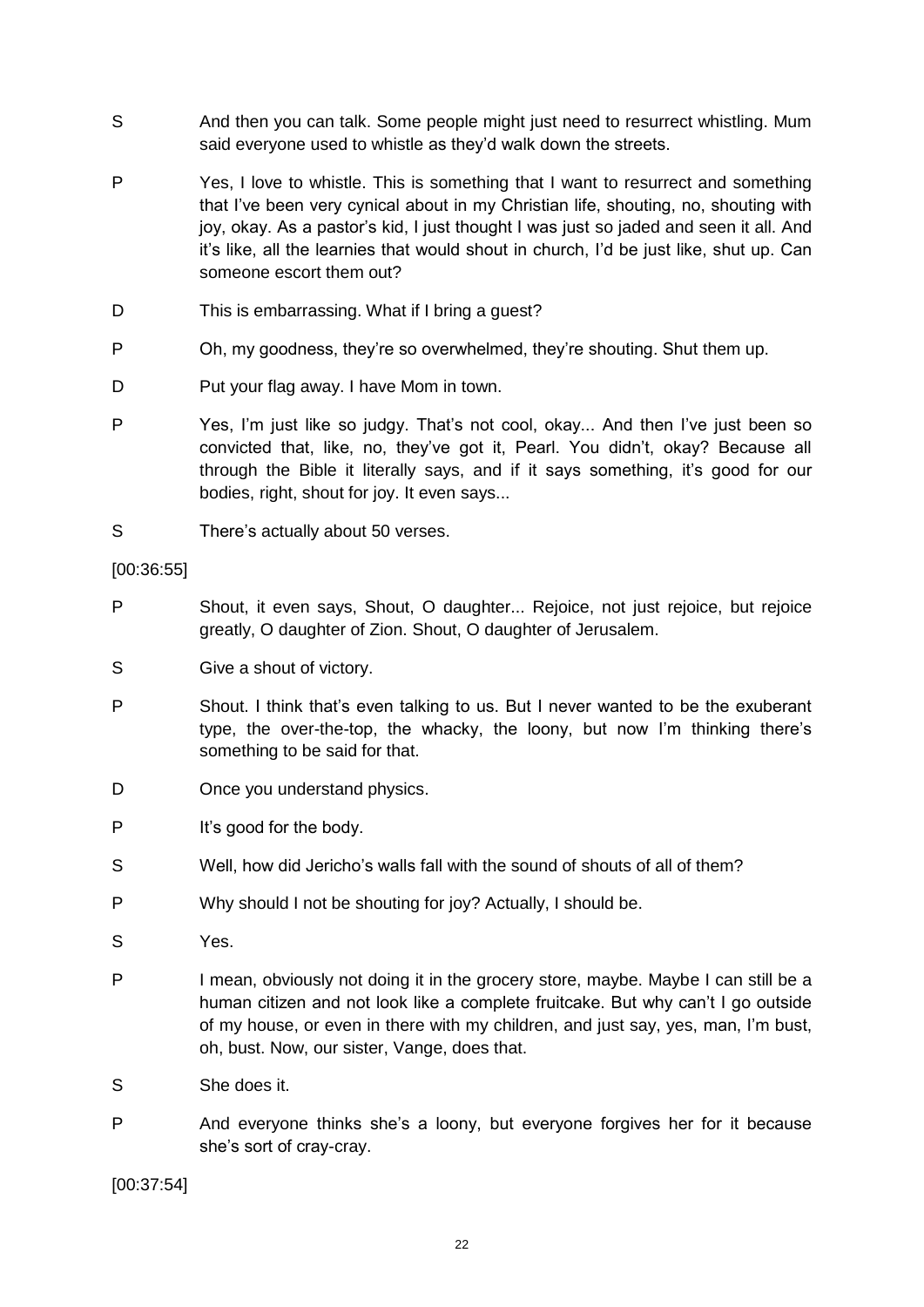- S But she lives in joy because of that.
- P But I'm telling you what, her life is wondrous, because she's harnessed something. Now, I'm determined, after reading through all the scriptures that says, shout for joy, shout for joy, shout for joy, it's telling us to do. Why is it telling us to do it?
- S Because it resurrects something inside of us.
- P Yes.
- S It resurrects...
- P If you're feeling like something is dead, why don't you go shout for joy about what God's going to raise?
- S It's like when my son, Arden, for new peeps in the room, he battled an aggressive cancer, and now he is totally healed... He has the victory through Jesus. It was amazing. But I remember thinking, okay, I can pray a silent prayer for him, a nice, little, quiet, heartfelt, a little whisper in the night. And I did many of those whispers in the night. But I felt something inside of me say, Serene, you need to shout this, you need to be the Gandalf who puts down the staff and says, thou shalt not pass.

## [00:38:47]

- D You shall not pass.
- S Get off my property, devil. Do not come to my son. But I also felt this need to shout out victory over my son. And I said to my mum, I said, you know what, I need to be on a whole different continent, like a continent where only I... To pray the way I need to pray for my son. She goes, why, why? I mean, this is your son. And then I'm like, that's right. So I started just shouting my prayers. And I don't even dance in front of people, but I just remember when we were at the prayer meetings, I was doing ballet at the back like a moron, right? But it was because I knew that it was something that was powerful. And it wasn't even something that would've been naturally part of my personality before, to dance ballet, like woo woo. They were the types that I wanted to be escorted out, you know, growing up in our churches. But there was something in me that said, no, this is what you've got to do. There's power in movement and there's power in sound.
- P Yes, there is.
- D Physics is real, man.
- P And you know what, I think a lot of... Maybe what you're hearing today, and you're thinking those girls have gone off the track, right? Because I think, especially if you are considered Christian, there's two sorts of schools of thought with this. One school of thought is, listen, let's just be grateful for whatever God gives us. Okay, I agree with that. Let's endure with patience, with endurance, let's just endure what we have, but let's not expect miracles, because people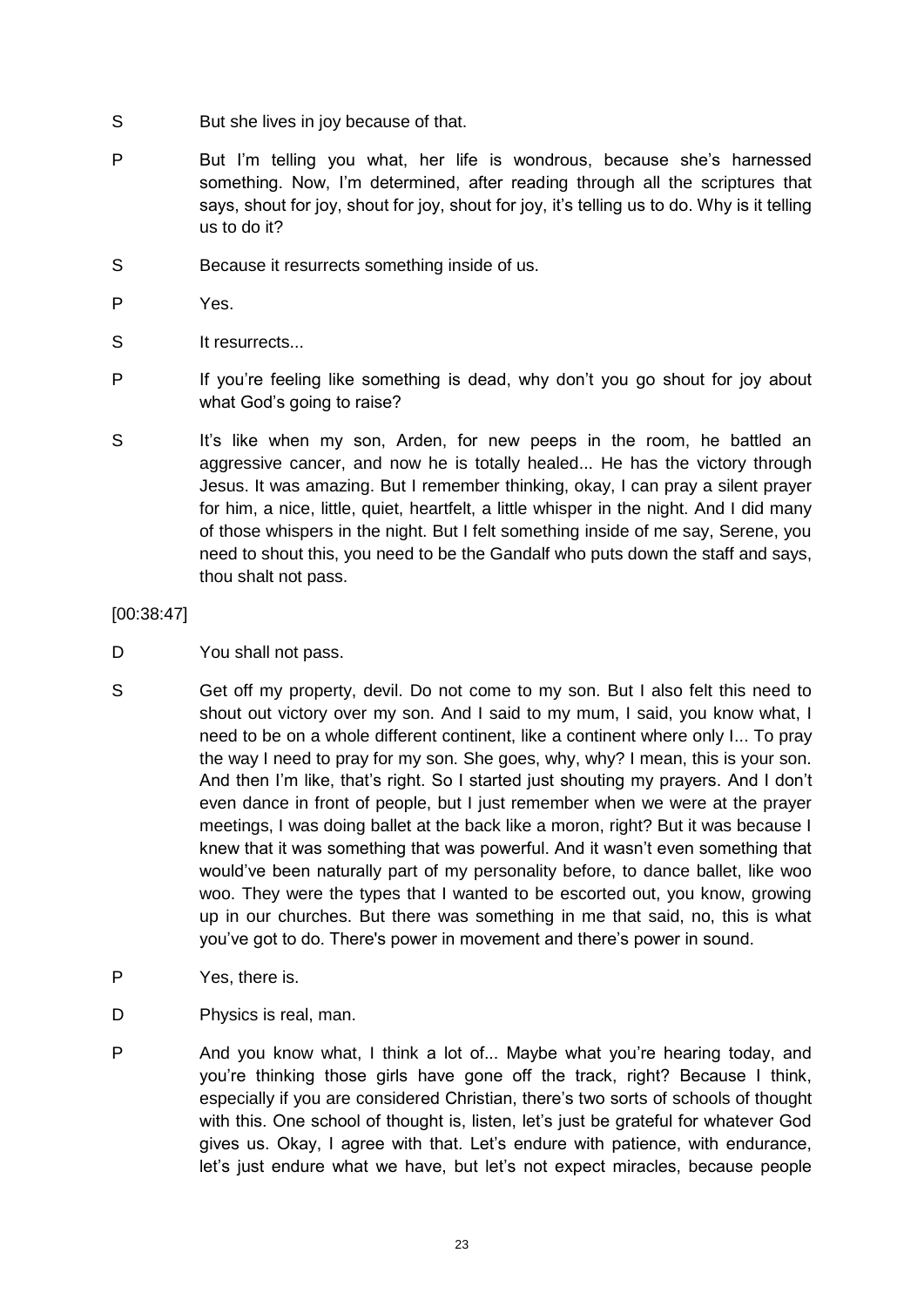have done this whole faith movement, and it's been disgusting, and they've taken it too far...

## [00:40:26]

- S Well, faith for red Ferrari's and...
- P And they've said, if that person dies in your family, you've got sin in your life... Okay, it's been murdered, and it's been abused, this whole faith movement. And I think other people have seen it and think, yuck, I don't want any part of that. But have we buried something that was still a precious truth just because people have abused it? You know what I'm saying? And they could say, well, Pearl and Serene are saying all this New Age stuff, Pearl and Serene and Danny, about physics and that miracles are physics, they're not from God. We're not saying that.
- S No, they're from God, for goodness sake.
- P Don't hear that. We're just saying there is something precious here that maybe we've buried because we didn't understand it, just like that first photograph. Back in the, I think it was, 1800s, they took the first photograph, and all the religious leaders of the day said, that is voodoo, that's wrong.

[00:41:12]

| D | Yes.                                                                                                                                                       |
|---|------------------------------------------------------------------------------------------------------------------------------------------------------------|
| P | They thought it was some sort of witchery.                                                                                                                 |
| D | Right.                                                                                                                                                     |
| P | But it was just light capturing light.                                                                                                                     |
| D | Yes.                                                                                                                                                       |
| P | And so I think sometimes Christians now are like, well, don't talk about                                                                                   |
| S | Miracles?                                                                                                                                                  |
| P | Don't talk about physics when it comes to healing and all sorts of that, don't mix<br>the two up. It's New Age. And don't talk about crystals or anything. |
| S | We don't want to talk about anything like that. They can't heal.                                                                                           |
| P | That's witchery. And I just think that there are two extremes, but I think that God<br>is the author of all of it. Satan didn't create physics, God did.   |
| S | And it hinges on the cross.                                                                                                                                |
| P | Yes.                                                                                                                                                       |
|   |                                                                                                                                                            |

[00:41:54]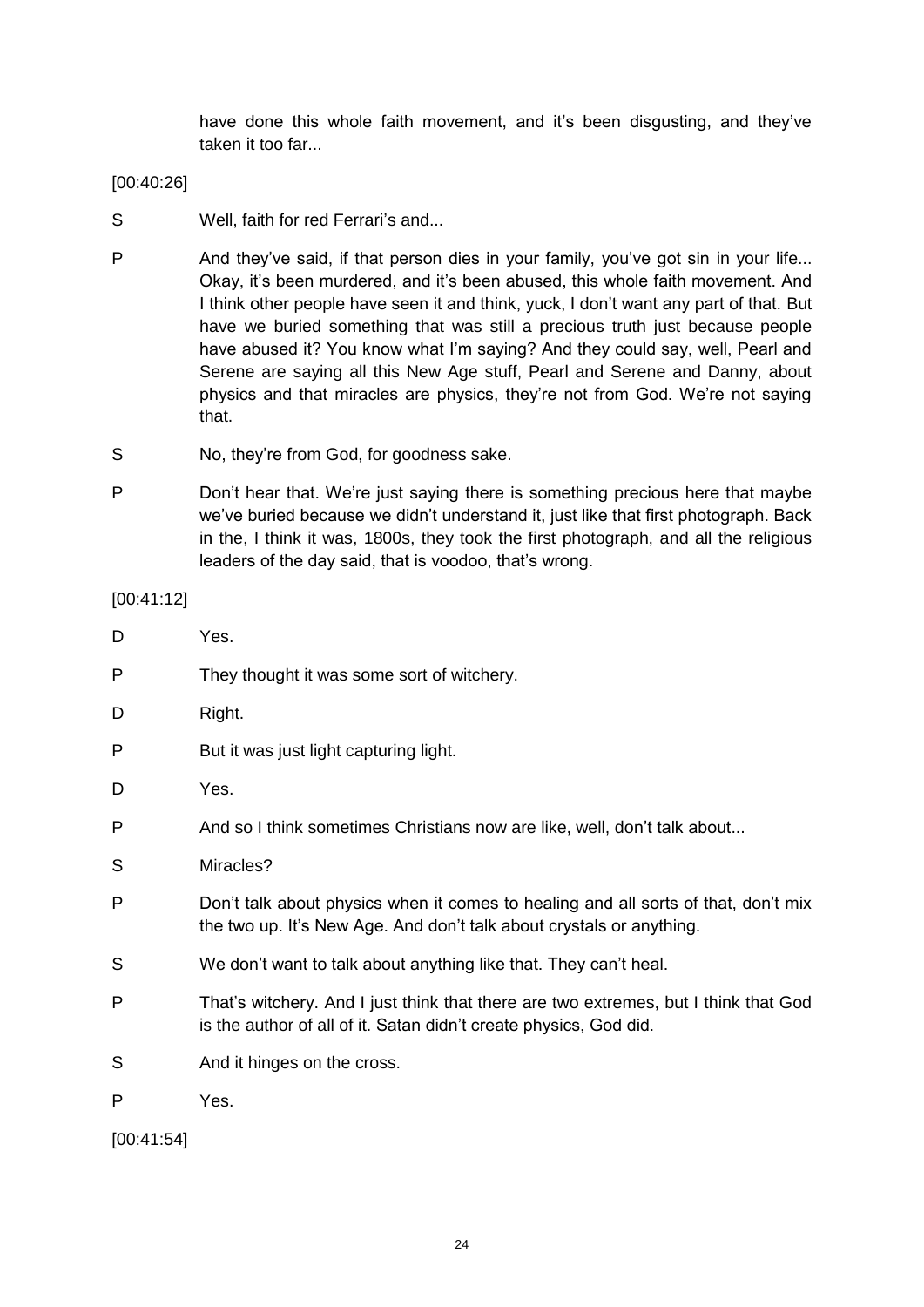| S          | And we believe that. And the Bible says, Greater things will you do in my name.<br>And it hinges on His name. |
|------------|---------------------------------------------------------------------------------------------------------------|
| P          | Yes. Hey, you're listening to the PODdy with Serene and Pearl. And I'm Pearl.<br>And who are you?             |
| S          | I'm Serene. If you don't know Billie's name by now, you're either new to this<br>PODdy, or you just           |
| P          | You have not been listening to us.                                                                            |
| S          | You haven't been listening. Okay, so Billie, he, well, maybe it, has just changed<br>my life.                 |
| P          | It's an it.                                                                                                   |
| S          | Yes, it's amazing.                                                                                            |
| P          | Do you think of your Billie is a boy razor? I do, for some reason.                                            |
| S          | Well                                                                                                          |
| Ρ          | It's just because of the name.                                                                                |
| S          | It's purple. It can't be a boy.                                                                               |
| [00:42:30] |                                                                                                               |
| P          | I just think of it as Billie the Boy.                                                                         |

- S Okay, well, I tell you what, Billie is a razor, and it's a razor like none other. It has a little magnetic holder that sticks in your shower, not by lick-and-stick, but by different, wonderful, miraculous science. And I tell you, what happens is your razor will never fall to the floor like when the lick-and-stick would get not sticky. And the goo that comes from a razor, like the aloe and the moisturisers that are on those razors, the strip, will not get all gooey in the bottom of your shower, because, guess what, it won't be falling to the bottom of the shower.
- P I know. And the razor itself changes the way you shave. This razor is designed for women.
- S It's American-made.
- P Yes, and before you had to go, if you wanted to get a really high-quality razor, you had to go into the special part of the store and get that special lock-key box. You don't any more. You're going to get the highest-quality razor, which is a Billie. And it's going to be in your home, and from that time forward, you'll be a Billie user. Trust us.
- S Can I just talk a little few seconds more? Can I just give Billie an...? I used to use razors with soap...

[00:43:33]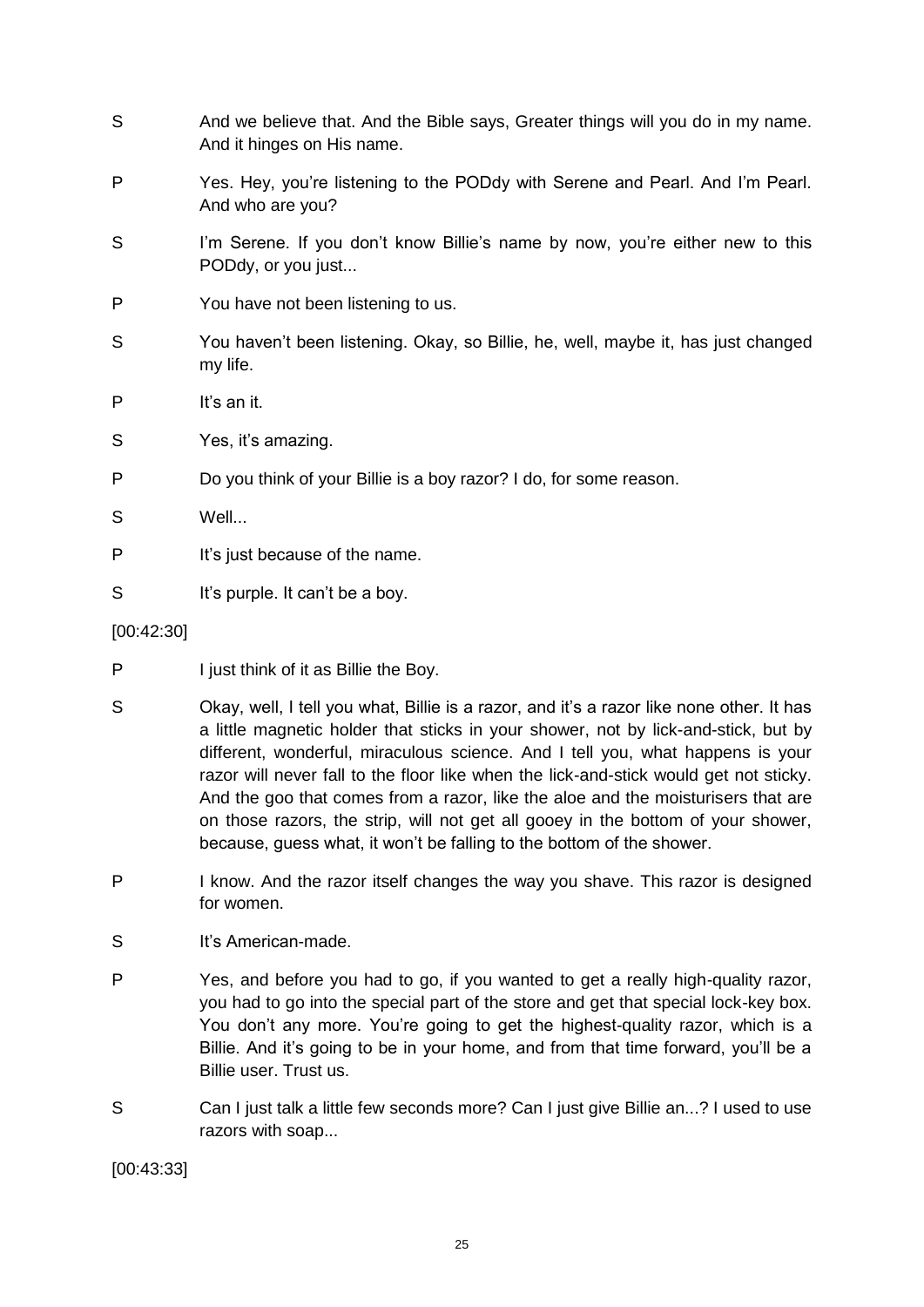- P Yes, Serene, because you don't stick to script.
- S Okay. But I was sent a Billie shave-cream. Changed my world. Pearl, have you ever used shave-cream before?
- P No.
- S Oh, my goodness. The Billie shave-cream...
- P Always use conditioner.
- S It just revs it up to a different level.
- P How did you get that, and I didn't? Now I need some.
- S Because I took it home, and you didn't.
- P Oh, she nicked it.
- S It is amazing, heavenly stuff.
- P Hey, so that's the thing, Billie has started to make some really quality personal products. They have dry shampoo, they have smart things like face-wipes. They're all natural...

[00:44:09]

- S Face-wipes that are incredible. My daughter... It's the only one that doesn't make her face sting.
- P So it's not just shavers, but it all started with a Billie shaver. And, listen, go to mybillie.com to meet the razor that made everyone start talking about razors. It's just \$9 to get your starter kit. And here's what you get. You get their awardwinning razor, whichSerene and I talked about, two refill blades and the magnetic holder that keeps your razor safe and dry in-between uses and changes your life. Plus, free shipping always. Go to mybillie.dom/trimhealthy. Spell that, Serene. Spell Billie.
- S That is B- I- L- L- I- E, dotcom, slash, trimhealthy.
- S This is the PODdy with Serene...
- P And Pearl.
- S Get it right, it's P- O- D- D- Y.
- P Trim Healthy Hydrates take water and turn it into a drink of dreams with no harmful ingredients like sugar, unhealthy dyes, junk fillers, artificial ingredients and needless calories or carbs.
- S So you might be thinking, oh, what's new about this? Throw this little stick-pack into water. I've seen it done before. Yes, but it's done before with chemicals. It's done before with preservatives. It's done before, if not with sugar, with aspartame, with sucralose, with all those brain-cell-destroying, health- and blood-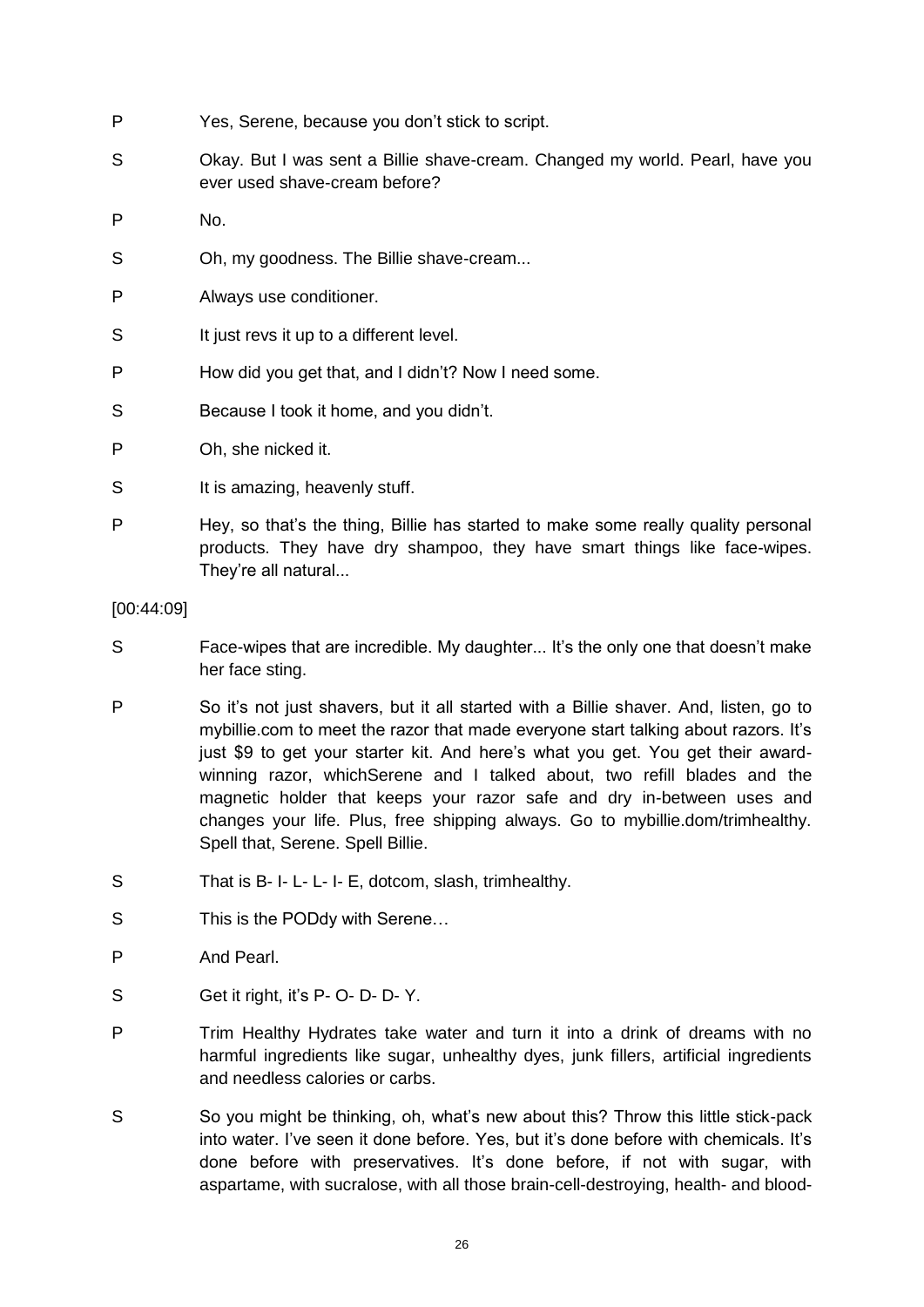sugar-wrecking ingredients. If your tongue is like a fluorescent colour after drinking some other stick-pack, that's kind of the hint. Maybe it's not all pure. Trim Healthy Hydrates just leave the burst of flavour in your mouth and your body hydrated, but nary a dye and nary a negative impact on your body.

- P Children love Trim Healthy Hydrates, and you're going to love that they're drinking something that's natural and is hydrating all their cells in a healthy way.
- S And do you know who else loves Trim Healthy Hydrates? Teenagers and pregnant and nursing women, and, of course, anyone else, like you, who needs to stay hydrated.
- P Hydrates are available in four flavours. You've got Orange Oasis, you've got Lemon Love, Cherry Berry and Blue Skies Colada.
- S This is the PODdy with Serene...
- P And Pearl.
- S Get it right, P- O- D- D-Y. And so we have great things to do. It's not just sit back, like insipid Christians and say, oh, well, whatever comes down the pike... No, God wants us to be part of it, I mean, to receive the promises, those great and precious promises, which they're called in the Bible. There is battle to be done, because when the children of Israel, they didn't just walk into the Promised Land. They had to fight giants...

[00:46:47]

- P Yes.
- S And they had to battle their way into every promise.
- P And there were miracles along the way.
- S And they had to resurrect stuff along the way.
- P Yes, they did.
- S And so I want to say just a few more things, just even to get into the health. Resurrect forgotten dreams, just before we get to the health thing, that's huge. Some people have just given up on so many things just because they've got jaded. Resurrect focus.And now to the health, resurrect a dying metabolism. Resurrect your thyroid. Resurrect E meals, and that's the practical way to resurrect your dying metabolism and your dead thyroid. Resurrect your E meals.
- P And by that, for new people in the room, she means your carbs, your healthy carbs.

# [00:47:24]

S Yes. Resurrect fruit.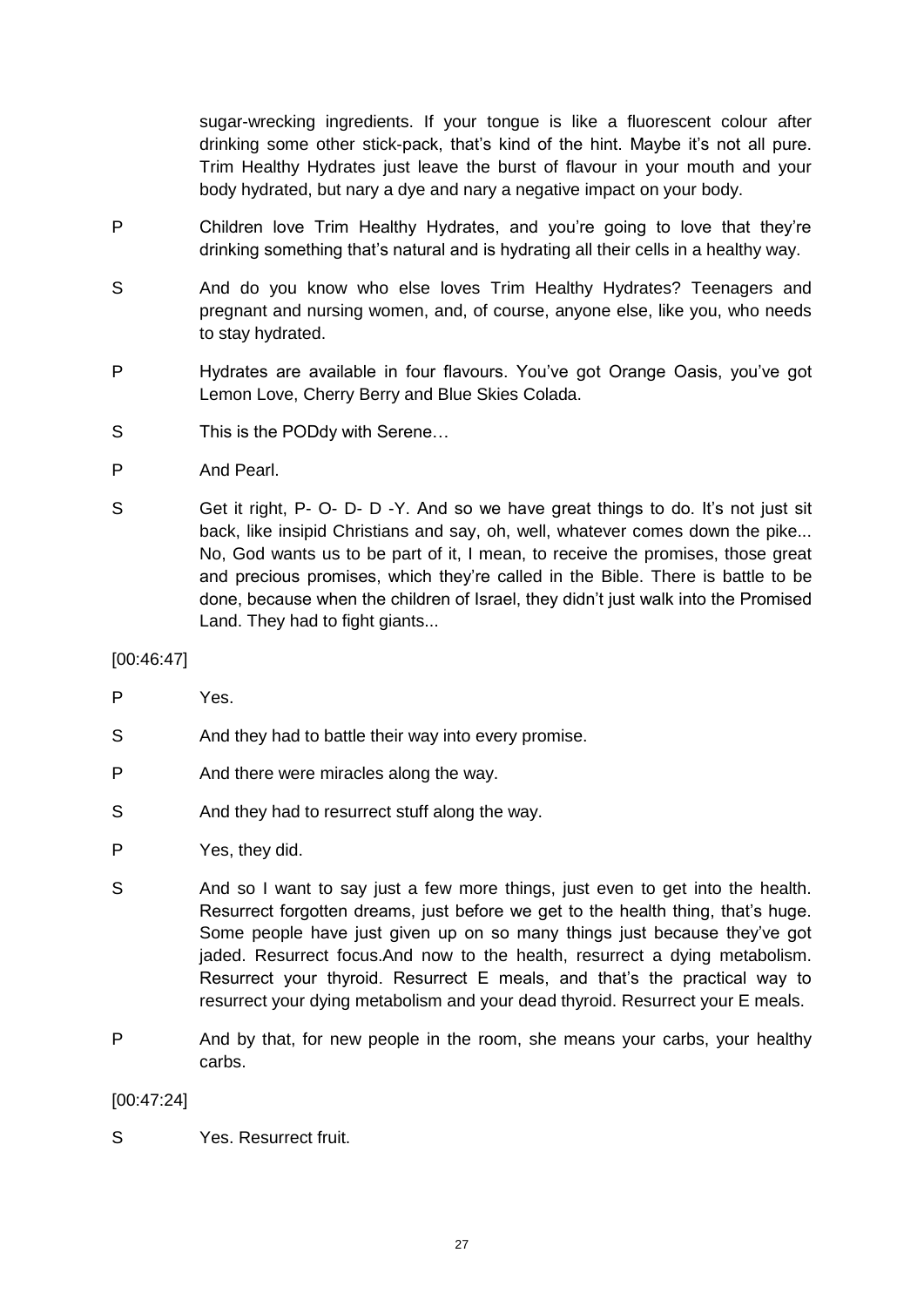- P I tell you, when I resurrected those in my life, my metabolism bounced back, even in the middle of my menopause.
- S Yes, resurrect fruit. A lot of people, diabetics and stuff, well, they've been taught that fruit is just, basically, poison to them.
- P No, but it can actually heal your Type 2 diabetes.
- D Whoa.
- S Resurrect life-giving on planned meals, not just the unplanned meals. So many people, I'm doing Trim Healthy Mama, but it's a lot of cream cheese, a lot of pasteurised dairy, a lot of just Greek yogurt, this, that... There's not anything wrong with that, but resurrect the life-giving on planned meals, the simple, whole, clean foods too.
- P Yes.

## [00:48:04]

- P Yes, ves.
- S Resurrect... Yes, I think I've done my list there. But we've got to talk life, think life, dream life, hope with life, emanate life, refuse death of all kinds. And even, we've talked about all other forms, all other forms, of death, you know, spiritually, mental, in every way, relationships. But even with our loved ones who may be dying of cancer or this and that, it might be... We don't know, God's sovereignty, He might choose to take them. He's sovereign. We're not going to...
- P He might choose to receive them.
- S He might choose to receive them. That's the word. I don't believe He takes. I believe He receives, because He's not the author of death or the author of sickness, ever. But in His sovereignty, He might choose to receive, like He did my little baby that I miscarried a couple of months ago.But we don't know that it was their time unless we battle for it first.
- P And, Serene, you fought for life until God said...
- S Yes, totally.
- P You don't need to fight any more.

S My daughter bought me this shirt, Truly Blessed, and she wanted me to wear it when we told the family that I was having a baby. And then I started bleeding, and I pretty much knew it was going to be a miscarriage. It was that heavy and that bad. But something said inside of me, no, you wear that shirt. Until you get a negative test